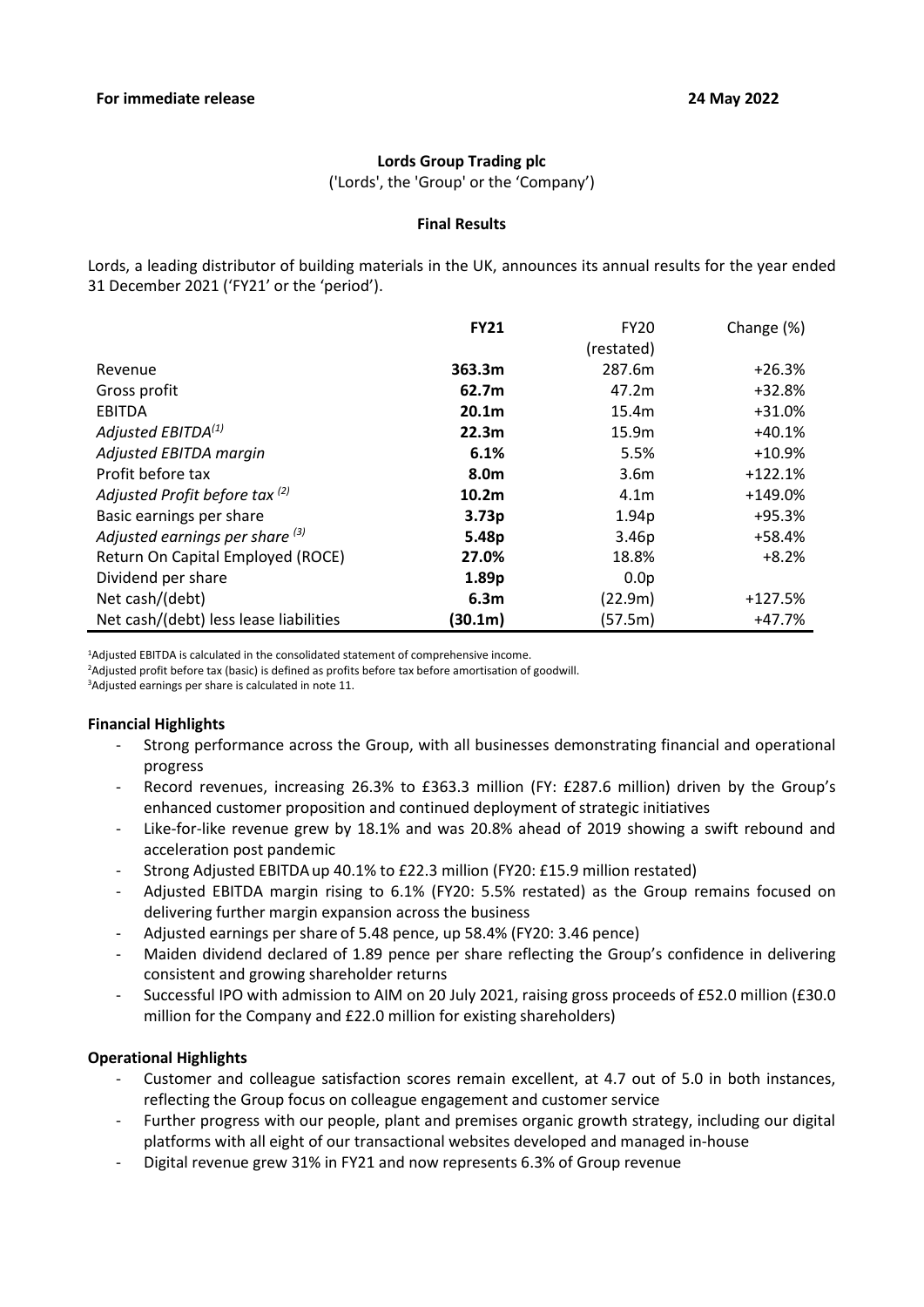- Good progress with sustainability programme, as Lords continues to reduce its environmental footprint, invest in its people, enhance the Group's health and safety whilst supporting worthwhile projects in its communities

# **Current Trading and Outlook**

- Four acquisitions since year end, enhancing the Group's geographical presence and offering scope for further growth through extended product ranges
- Robust pipeline of acquisition opportunities underpins the inorganic growth potential
- Confident in Lords ability to fulfil objective to be a £500.0 million revenue business by 2024 and to achieve a 1.5% increase in Adjusted EBITDA margin over the medium term
- Demand in ('RMI') sector focused product offering remain strong, Merchanting division has continued to deliver growth in line with management expectation
- Customer demand remained strong across Heating and Plumbing division ('H&P'). However, APP Wholesale Limited affected by industry wide boiler supply constraints, impacting division's revenues throughout Q1 2022
- The supply issues are expected to ease moving into H2 2022, and therefore the Group's revenues continue to trade largely in line with market expectations and adjusted profit before tax is in line with expectations of approximately £16.0 million

**Shanker Patel, CEO of Lords, commented:** *"We are delighted to report such a strong set of maiden full year results where Lords has delivered record revenue and earnings growth, and demonstrated our ability to deliver against our strategic and financial objectives set out at IPO. First and foremost, I would like to thank our colleagues across the UK, who without their fantastic commitment and support for our vision, these results would not have been achieved.*

*"Due to the fragmented nature of the market in which we operate, Lords has a unique opportunity to deliver both organic and acquisitive growth and we are excited to successfully demonstrate this today. As we build our size, reach and product range, we will be able to further enhance our excellent service to our customers and this underpins our exciting growth strategy. Our industry has not been immune to the widespread challenges caused by price inflation and supply issues, the latter of which has recently affected the supply of boilers in our AAP business. We have taken all the necessary steps to ensure that we continue to achieve our growth and profit forecasts and with the current boiler issue, where demand remains strong, we will take every possible action to protect the strength of our business.*

*"Progress in the new financial year has continued to be strong, our four new value accretive acquisitions are performing in line with our expectations and we look forward with confidence as we aim to deliver sustainable and growing returns to our shareholders."*

# **Analyst Briefing**

There will be a conference call for analysts at 0930hrs today, which will be hosted by Shanker Patel (CEO) and Chris Day (CFO). Please contact Buchanan a[t LGT@buchanan.uk.com](mailto:LGT@buchanan.uk.com) if you would like to receive details.

*The information contained within this announcement is deemed by the Company to constitute inside information pursuant to Article 7 of EU Regulation 596/2014 as it forms part of UK domestic law by virtue of the European Union (Withdrawal) Act 2018 as amended. Upon the publication of this announcement, this inside information is now considered to be in the public domain.*

**- Ends -**

# **FOR FURTHER ENQUIRIES:**

**Lords Group Trading plc Via Buchanan** Shanker Patel, Chief Executive Officer Tel: +44 (0) 20 7466 5000 Chris Day, Chief Financial Officer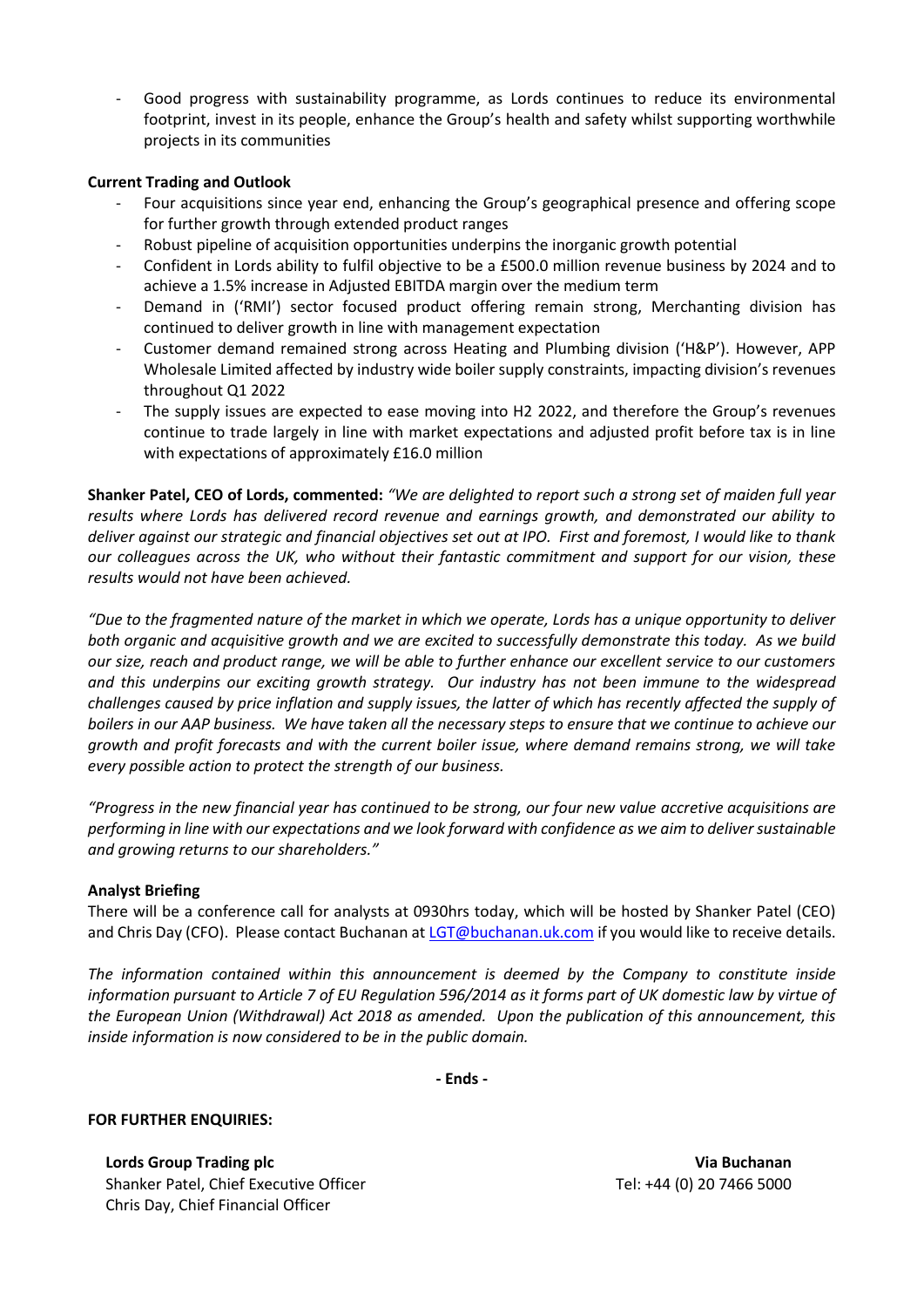| <b>Cenkos Securities plc</b> (Nominated Adviser and Joint Broker)<br>Ben Jeynes / Max Gould / Dan Hodkinson (Corporate Finance)<br>Alex Pollen (Sales) | Tel: +44 (0)20 7397 8900                         |
|--------------------------------------------------------------------------------------------------------------------------------------------------------|--------------------------------------------------|
| <b>Berenberg</b> (Joint Broker)<br>Matthew Armitt / Richard Bootle / Ciaran Walsh                                                                      | Tel: +44 (0)20 3207 7800                         |
| <b>Buchanan Communications</b><br>Henry Harrison-Topham / Stephanie Whitmore/ Kim Looringh-van<br>Beeck / Abby Gilchrist                               | Tel: +44 (0) 20 7466 5000<br>LGT@buchanan.uk.com |

# **Notes to editors:**

Lords is a specialist distributor of building, plumbing, heating and DIY goods. The Group principally sells to local tradesmen, small to medium sized plumbing and heating merchants, construction companies and retails directly to the general public.

The Group operates through the following two divisions:

- · **Merchanting:** supplies building materials and DIY goods through its network of merchant businesses and online platform capabilities. It operates both in the 'light side' (building materials and timber) and 'heavy side' (civils and landscaping), through 30 locations in the UK.
- · **Heating and Plumbing:** a specialist distributor in the UK of heating and plumbing products to a UK network of independent merchants, installers and the general public. The division offers its customers an attractive proposition through a multi-channel offering. The division operates over 15 locations enabling nationwide next day delivery service.

Lords was established over 35 years ago as a family business with its first retail unit in Gerrards Cross, Buckinghamshire. Since then, the Group has grown to a business operating from 45 sites. Lords aims to become a £500 million turnover building materials distributor group by 2024 as it grows its national presence.

Lords was admitted to trading on AIM in July 2021 with the ticker LORD.L. For additional information please visit [www.lordsgrouptradingplc.co.uk.](http://www.lordsgrouptradingplc.co.uk/)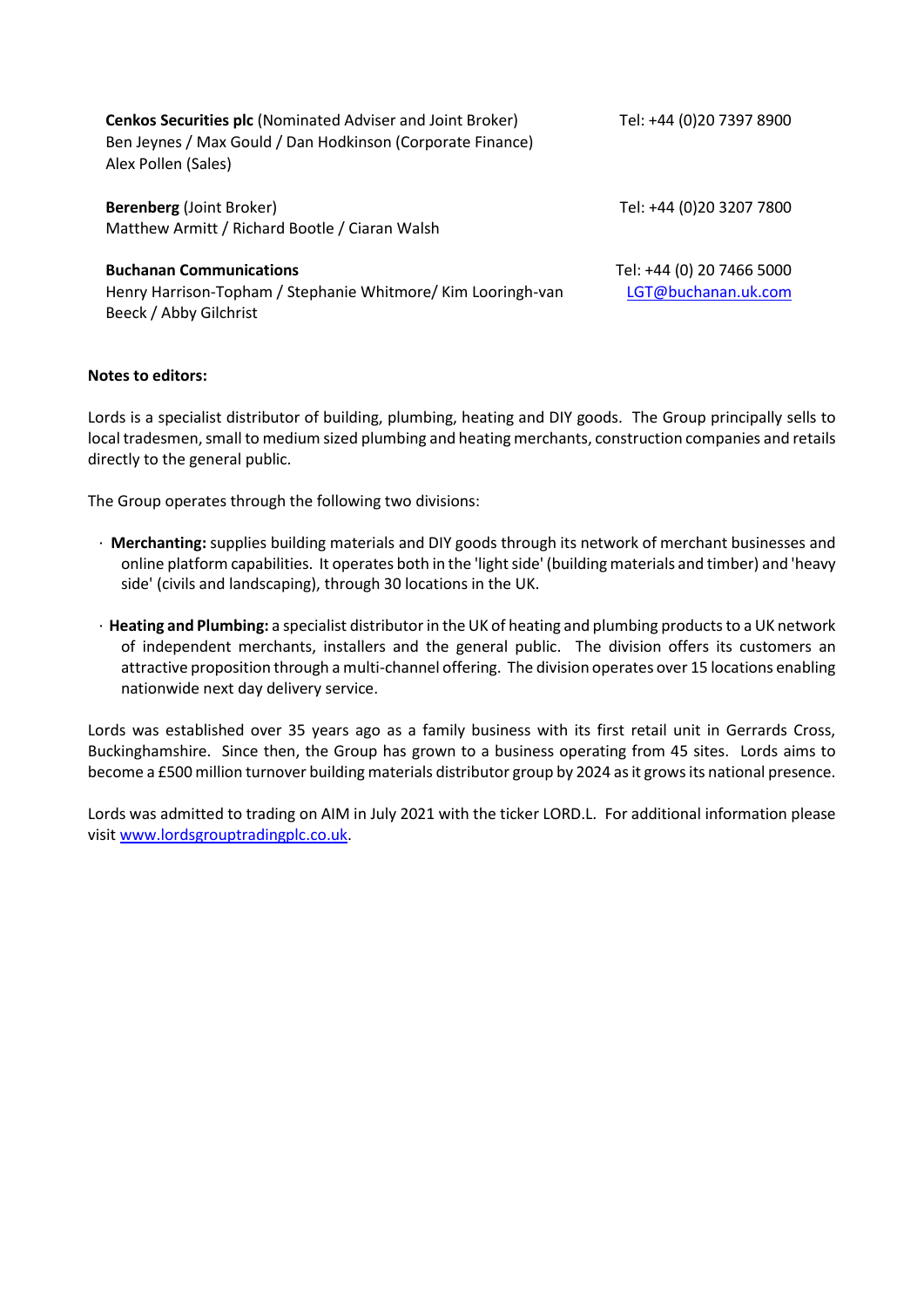### **Chairman's statement**

This was an excellent year of financial and operational progress for the Group. We delivered record revenue and earnings growth and made significant strategic headway alongside the completion of a successful IPO, which saw the Company's shares admitted to trading on AIM in July 2021. I want to thank the team and all our colleagues across the Group for their efforts in the year, which enabled us to achieve these results during an extremely busy period and against the backdrop of the continued challenges posed by the pandemic.

### **Admission to AIM**

The share issue that accompanied the IPO was oversubscribed, reflecting the attraction to investors of our strategy and growth prospects. This was particularly pleasing given the competition for investor attention in 2021, which the London Stock Exchange has reported as being the strongest year for IPO capital raising since 2007. The placing raised gross proceeds of £30.0 million for the Company, giving us a strong balance sheet to pursue our strategic objectives.

### **Performance**

From a financial perspective, the Group delivered record revenues and profits, with strong two year like-forlike growth in both divisions with Merchanting 20.4% and Plumbing and Heating 21.0%. This reflects the benefits of our 'People Plant Premises' organic growth strategy, including the rapid expansion of our ecommerce revenues. The integration of our recently acquired businesses has also gone well and they provide a robust platform for further growth, as we invest in them to realise their full potential. The performance in the year reflects the continued resilience of our sector and in particular the repairs, maintenance and improvement market ('RMI'), which generates around 80% of our revenue.

### **Dividends**

In light of this financial performance, the Board declared an interim dividend of 0.63 pence per share and has recommended a final dividend of 1.26 pence, to give a total dividend for the year of 1.89 pence per share. As outlined at IPO, we have adopted a progressive dividend policy and therefore expect to deliver growth from this base over the coming years.

### **People and culture**

Our people and culture are among the Group's key strengths. Our employee surveys during the year showed exceptional levels of employee engagement, which are a credit to the management team and the positive, people-oriented culture they have nurtured. In turn, this helps us to achieve equally high levels of customer satisfaction. This obsession with delivering for the customer and investing to further improve our offer to them is at the heart of our growth strategy.

We believe that giving employees a feeling of ownership will help to maintain our strong culture, so all colleagues with continuous service of at least six months received 2,105 shares in the Company at the IPO. In 2022, we will seek to offer an all-employee share scheme, so they can participate in the Group's success as we grow.

Post-IPO, the Group's management team has retained a sizeable shareholding in the business. This reflects their strong belief in our prospects and ensures they are highly incentivised to deliver for all shareholders, and our stakeholders more generally.

# **Environmental, social and governance (ESG)**

We recognise the importance of being a responsible business and meeting the growing expectations of our stakeholders. There are numerous activities under way across the Group, with the aim of enhancing the way we support our people, ensuring high standards of health and safety, minimising our environmental footprint and benefiting our wider communities. We are currently working with specialist ESG consultants to formalise our approach into a detailed five-year strategy, which will help us to focus on the areas where we can make the most difference and measure our progress.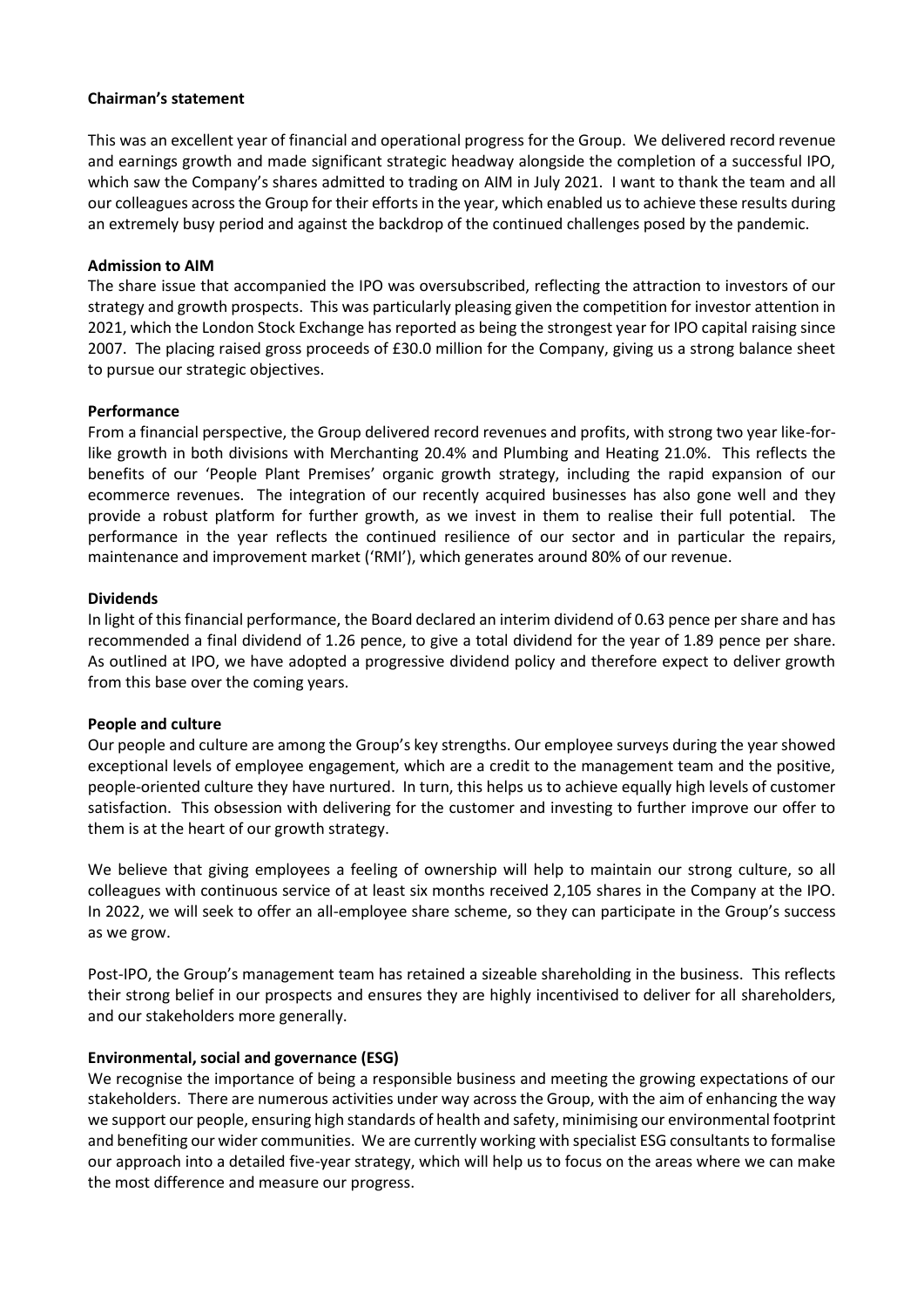The Group has long understood the importance of strong governance and has developed its governance framework over several years, including appointing independent non-executive directors well ahead of the IPO and adopting the QCA Corporate Governance Code. The Board is well-balanced, with the right mix of skills and experience to execute the Group's strategy.

# **Looking forward**

The business has many strengths that give us a competitive advantage across our markets. We have a highly experienced and knowledgeable management team, supported by customer-obsessed colleagues achieving excellent levels of customer satisfaction. The long-term drivers of our market are favourable and we believe we have the right growth strategy to take further market share, both organically and inorganically. The Board is therefore confident in its ability to execute the strategy we set out at IPO and demonstrate further progress in 2022.

**Gary O'Brien Independent Non-Executive Chairman** 23 May 2022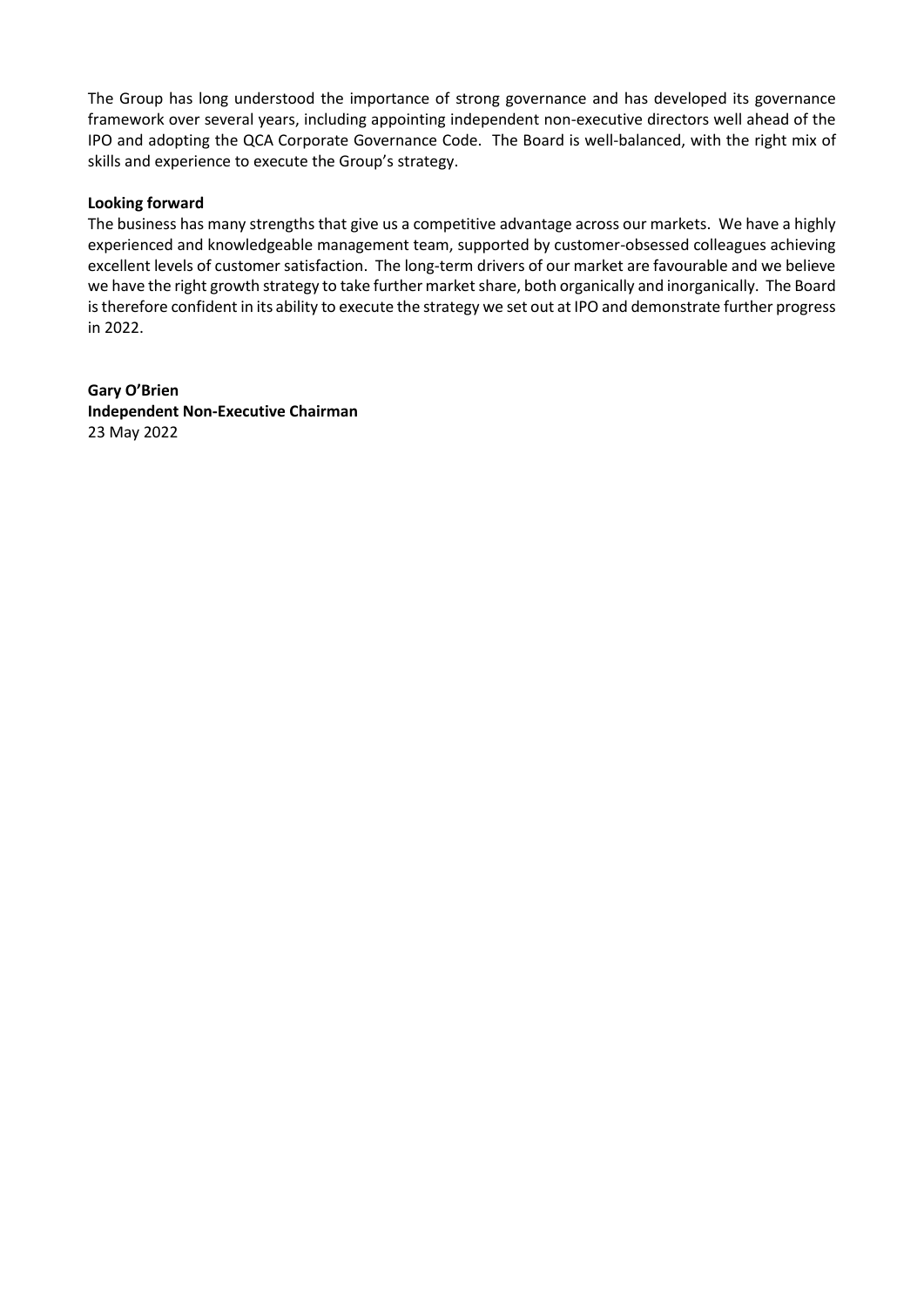# **Chief Executive Officer's review**

This was a landmark year for Lords and I am proud of all that our team has achieved. Our performance demonstrated our continued strategic progress, while our prospects for further growth underpinned the success of our IPO. I want to thank all my colleagues across the Group for their continued dedication and hard work during 2021.

Lords has always been a dynamic and entrepreneurial business and we have grown our national presence and service range rapidly in recent years, in particular through acquisition. At the same time, the business is based on solid principles. We always act ethically and professionally, are measured in the risks we accept and take care to consider our stakeholders, as a business built on the strength of all of our relationships. By focusing on our customers, colleagues and suppliers, we create value for our shareholders. We are continuing to embed sustainability into the way we work, benefiting our communities and wider society, while helping to reduce our costs.

# **Performance**

We experienced strong revenue growth in the year totalling £363.3 million (2020: £287.6 million), up 26.3%. On a two-year basis, which looks through the impact of COVID-19 on 2020 revenues, our like-for-like revenue growth since 2019 is 20.8%. Revenue in 2021 was ahead of our budget set at the start of the year, reflecting positive market conditions, leading to an upgrade of our annual expectations for the year in May 2021, ahead of the IPO. Both Group divisions, and all the companies within them, performed above expectations and contributed to this out-performance. Ecommerce sales continued to grow rapidly and were 31% or £5.3 million higher in 2021, in line with our strategy to leverage the investment in technology pre-IPO and grow digital sales as a proportion of Group revenue.

Adjusted EBITDA was £22.3 million (2020: £15.9 million restated), representing a margin of 6.1%, up 60 basis points on the 5.5% achieved in 2020. We remain focused on margin expansion, driven by our focus on driving operational improvement, and expect to make further progress in 2022.

Cash flow was robust, with adjusted cash generated by operating activities of £21.7 million (2020: £15.5 million) while free cash flow was £19.5 million (2020: £13.7 million). Free cash flow<sup>1</sup> conversion (Free cash flow/ EBITDA) was of 87.4% (2020: 86.2%). Coupled with our strong balance sheet, which had net cash of £6.3 million at the year end, we have the financial resources we need to continue to implement our strategy, which has contributed to further acquisitions post year end.

<sup>1</sup> Free cash flow defined as cashflow from operating activities, less capital expenditures, exceptional items and interest paid.

# **Strategy**

The organic growth element of our strategy is designed to further improve our customer offer, by investing in our people, plant and premises. We were delighted with our progress in 2021, which will continue to benefit us in the coming year.

# *Lords' three Ps*

# *People*

Our people are a particular focus and this is reflected in our consistently high engagement scores and employee retention. Over the last twelve months, we have expanded the team in key areas, to accommodate the growth of our business. The expansion of Lords also creates opportunities for our colleagues to take on new roles and we are proud that all of our managing directors have come up through the business. Enabling our people to grow is supported by our approach to learning and development, which included starting an apprenticeship programme in 2021, which we will expand in 2022.

Integrating colleagues who join us through the businesses we acquire is a priority. We go above and beyond to ensure they settle into the Group and to offer them opportunities for personal development.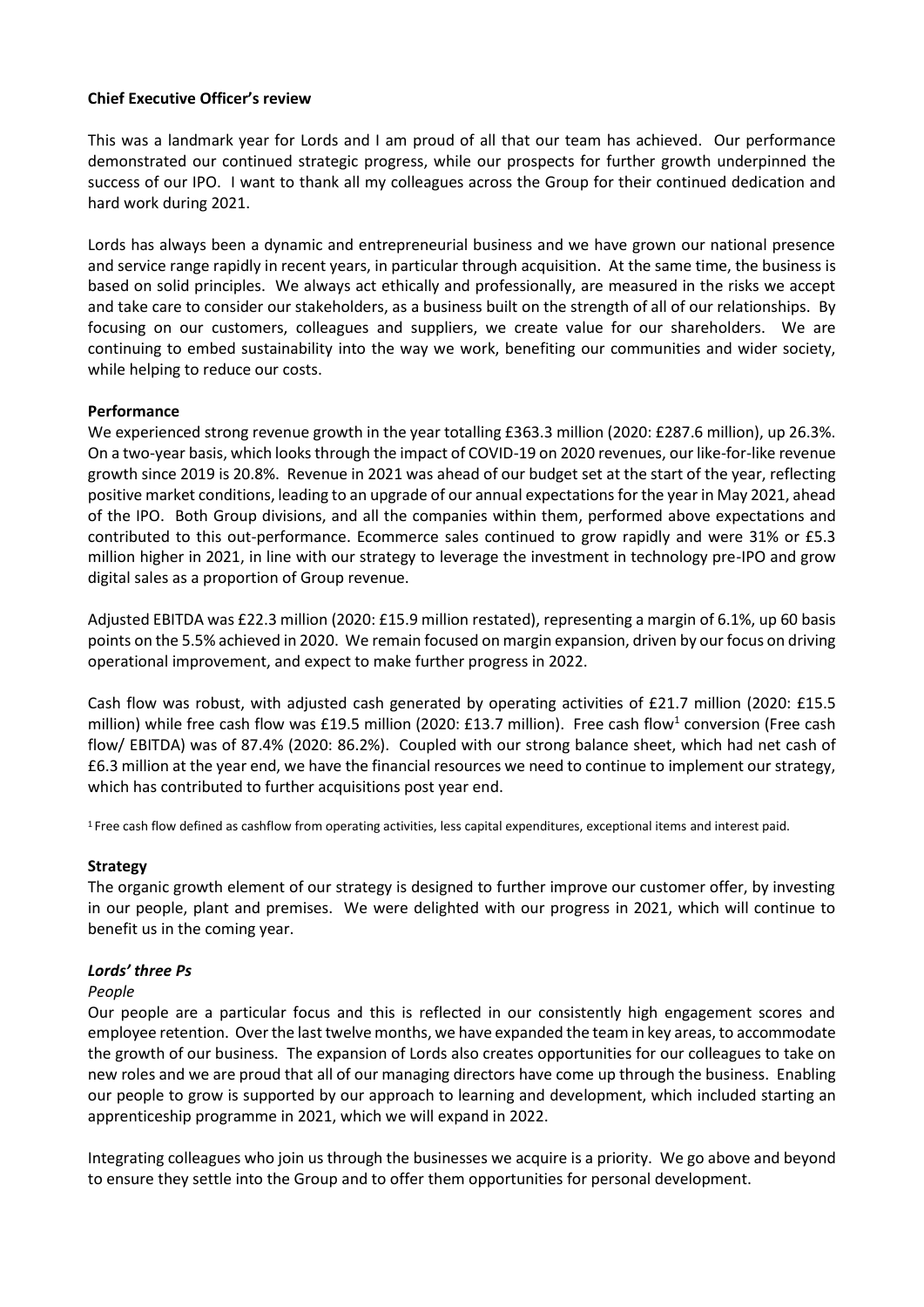# *Plant*

On the plant side, we are using digital technology to make our customer experience even better and to make our business more efficient and profitable. For example, we have invested in an electronic point of sale (EPOS) system in our Mr Central Heating branches, which allows customers to move seamlessly between online and instore in their purchasing journey. We are also implementing new systems to significantly streamline stock management in APP's warehouses, while further improving the customer experience around deliveries.

Across the industry, customers are increasingly transacting with merchants both online and in person. To support our digital sales strategy, we have formed a division-wide team in Merchanting and are further developing several of our websites, improving the customer journey and giving customers the confidence to transact online. We have also invested heavily in a team to follow up web orders with phone calls and emails, keeping customers updated on their orders while creating opportunities to upsell, which is proving very effective. The Condell business we acquired during the year has a very strong web presence, and we have utilised space in one of our existing premises to create a distribution hub for digital sales to customers in London.

# *Premises*

We have also been actively investing in premises. This includes relocating two Plumbing and Heating branches, opening a new branch of Lords Builders Merchants, to extend our coverage in West London, and starting the complete refurbishment of our Beaconsfield site.

# *Acquisitions*

During 2021 we acquired three businesses, adding geographical coverage, product range and new customers to our Merchanting division. All three are performing in line with our expectations and the integrations are proceeding to plan, giving us a platform for further growth. Since the end of the year, we have also acquired a business specialising in roofing materials, which will allow us to implant branches into existing Merchanting locations, starting with Beaconsfield. We have also extended our geographical reach into the North of England with the purchase of A.W. Lumb, a specialist drylining and insulation distributor to the new build market alongside a general merchant offering. On 31 March 2022, the Group acquired a Merchanting branch in Sudbury alongside a DH&P Counters / HRP Trade which are complementary to the Plumbing and Heating division with regards geography, customer base and product range. We are excited by the prospects for these businesses and welcome our new colleagues to the Group. All acquisitions were funded via existing facilities.

# **Outlook**

We see excellent opportunities to grow our business, both organically and through acquisition. Our objective is to be a £500 million revenue Group by 2024 and we are confident we will achieve that, while furthering our EBITDA margin by 1.5% over the medium term. We will continue to invest in our people, plant and premises and, with our robust pipeline of acquisition opportunities, to further enhance our geographic, product and channel diversity.

As announced on 26 April 2022, post year end has seen demand for the Group's repairs, maintenance and improvement ('RMI') sector focused product offering remain strong and, notwithstanding inflationary pressures and the current global macro-economic and geo-political outlook, the Group's Merchanting division has continued to deliver growth in line with management expectations during Q1 and the beginning of Q2 2022. Customer demand has also remained strong across the Group's Heating and Plumbing division ('H&P').

APP Wholesale Limited has not been immune to industry wide boiler supply constraints on account of boiler component shortages and the limited boiler supply has had a progressively negative effect on the division's revenues throughout Q1 2022, with Q1 H&P 2022 division revenues approximately 12.0% below the same period last year. The supply issues are expected to ease moving into H2 2022, and therefore the Group's revenues continue to trade largely in line with market expectations of approximately £438.0 million and as a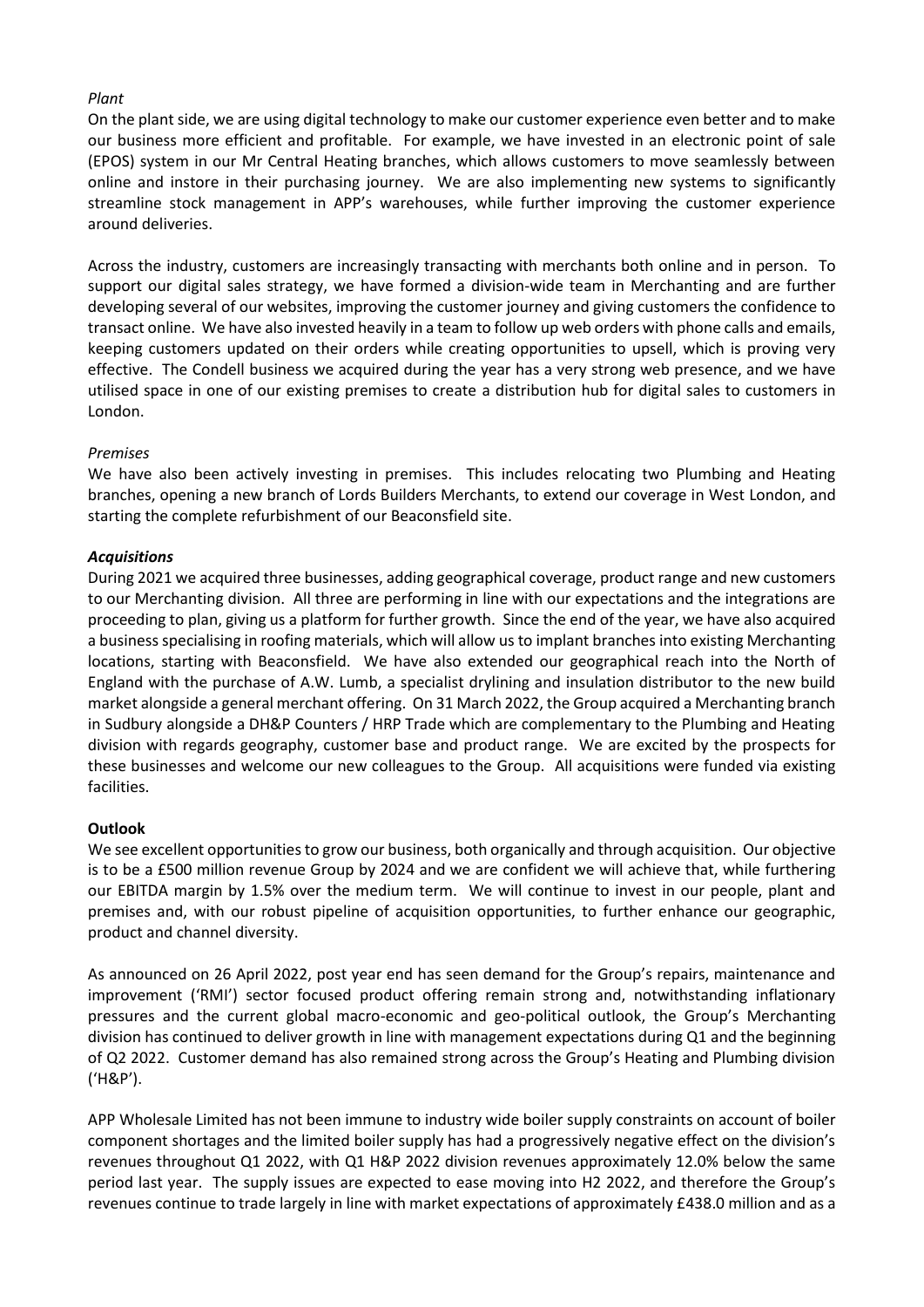result of management actions taken, adjusted profit before tax is in line with current market expectations of approximately £16.0 million.

**Shanker Patel Chief Executive Officer** 23 May 2022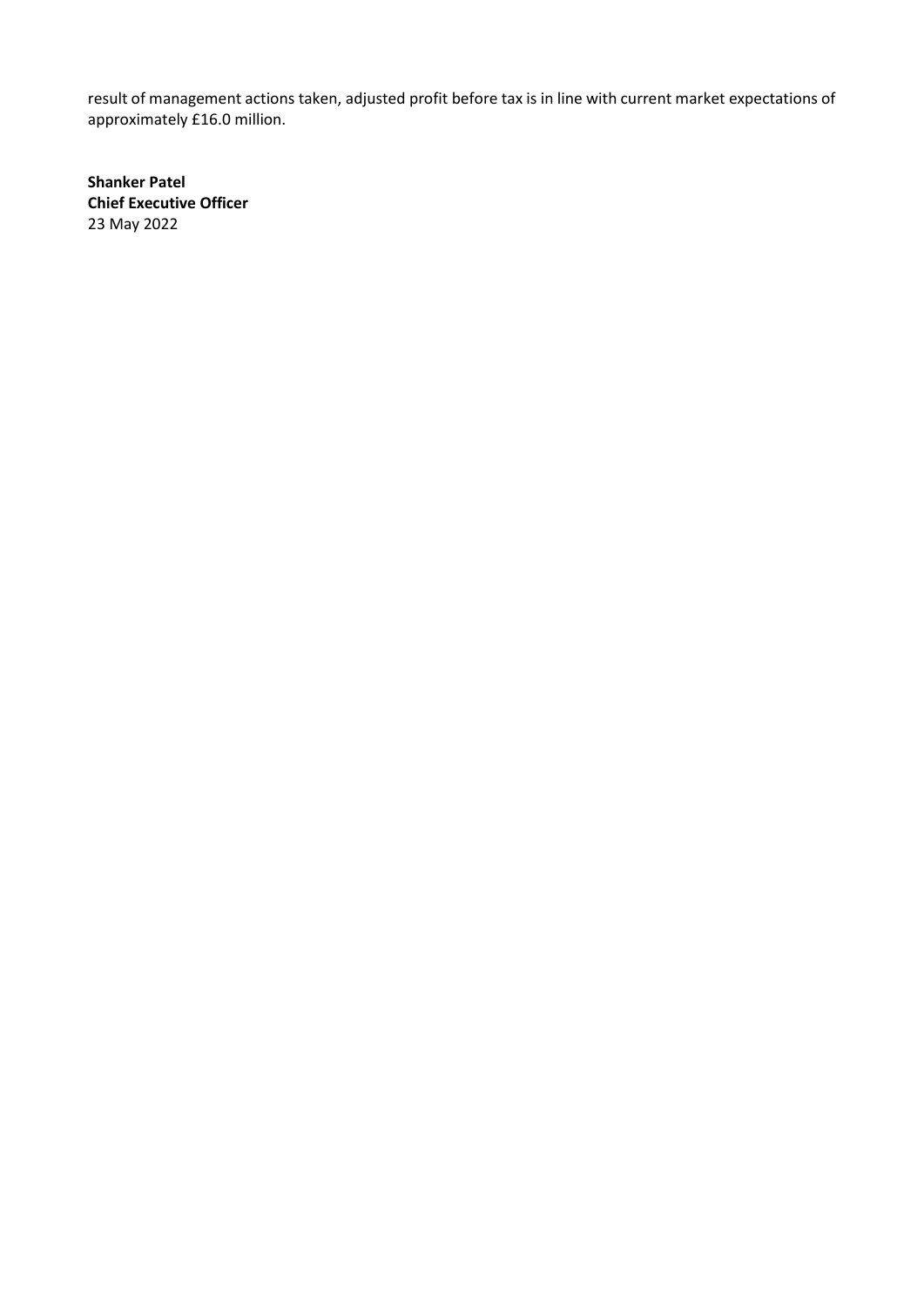# **Financial review**

The Group delivered an excellent financial performance in 2021, with strong growth in revenue and profits underpinned by strong cash conversion, supporting our ability to invest for further growth and to reward shareholders through dividends.

# **Supporting our growth strategy through careful capital allocation**

The Group has a wide range of potential investment opportunities, both organic and inorganic. It is therefore important that we take a rigorous approach to allocating capital between these opportunities. We carefully review the investment case for each proposal, to ensure the planned returns are deliverable and that risks have been effectively mitigated, and look for all investments we make to generate a return on investment of at least 20%. Successful implementation of this strategy has contributed to our strong and profitable growth in 2021.

# **Revenue**

Group revenue was £363.3 million in 2021 (2020: £287.6 million), representing growth of 26.3%. Excluding acquisitions, like-for-like (LFL) growth was 18.1%.

The impact of the COVID-19 pandemic affected our revenue performance in 2020, with the result that 2019 provides a more meaningful comparator for revenue growth. LFL growth between 2019 and 2021 was 20.8%.

The table below shows revenue performance by division:

|                                | 2021  | 2020<br>(restated) |        |        | Two-year |
|--------------------------------|-------|--------------------|--------|--------|----------|
|                                | £m    | Em                 | Growth | LFL    | LFL      |
|                                |       |                    |        | growth | growth   |
| <b>Plumbing and Heating</b>    | 232.8 | 203.6              | 14.3%  | 14.3%  | 21.0%    |
| Merchanting and other services | 130.5 | 84.0               | 55.4%  | 27.6%  | 20.4%    |
| <b>Total Group</b>             | 363.3 | 287.6              | 26.3%  | 18.1%  | 20.8%    |

Both divisions have demonstrated strong LFL revenue growth over the last two years.

# **Gross profit**

Gross profit for the year was £62.7 million (2020: £47.2 million), up 32.8%. The gross profit margin was 17.3% (2020: 16.4%). We expect continued improvement through pricing and mix initiatives.

# **Overheads**

Overheads, which are defined as distribution costs, administrative expenses and other operating income before exceptional items and share‑based payments, increased from £31.3 million (restated) in 2020 to £40.4 million in 2021. This reflected growth in the business, including acquisitions in the period. Cost to serve, which is defined as overheads as a percentage of revenue, increased to 11.1% (2020: 10.9% restated). We continue to focus on operational leverage and expect further efficiency through scale in due course.

# **Depreciation and amortisation**

Depreciation and amortisation increased to £9.4 million (2020: £8.5 million restated), reflecting acquisitions made in 2021 and continued capital expenditure, as we invest in the Group's people, plant and premises programme. £5.9 million of the depreciation and amortisation relates to right of use assets (2020: £5.6 million restated), £2.1 million to intangible assets (2020: £1.9 million) and £1.4 million to property plant and equipment (2020: £1.0 million).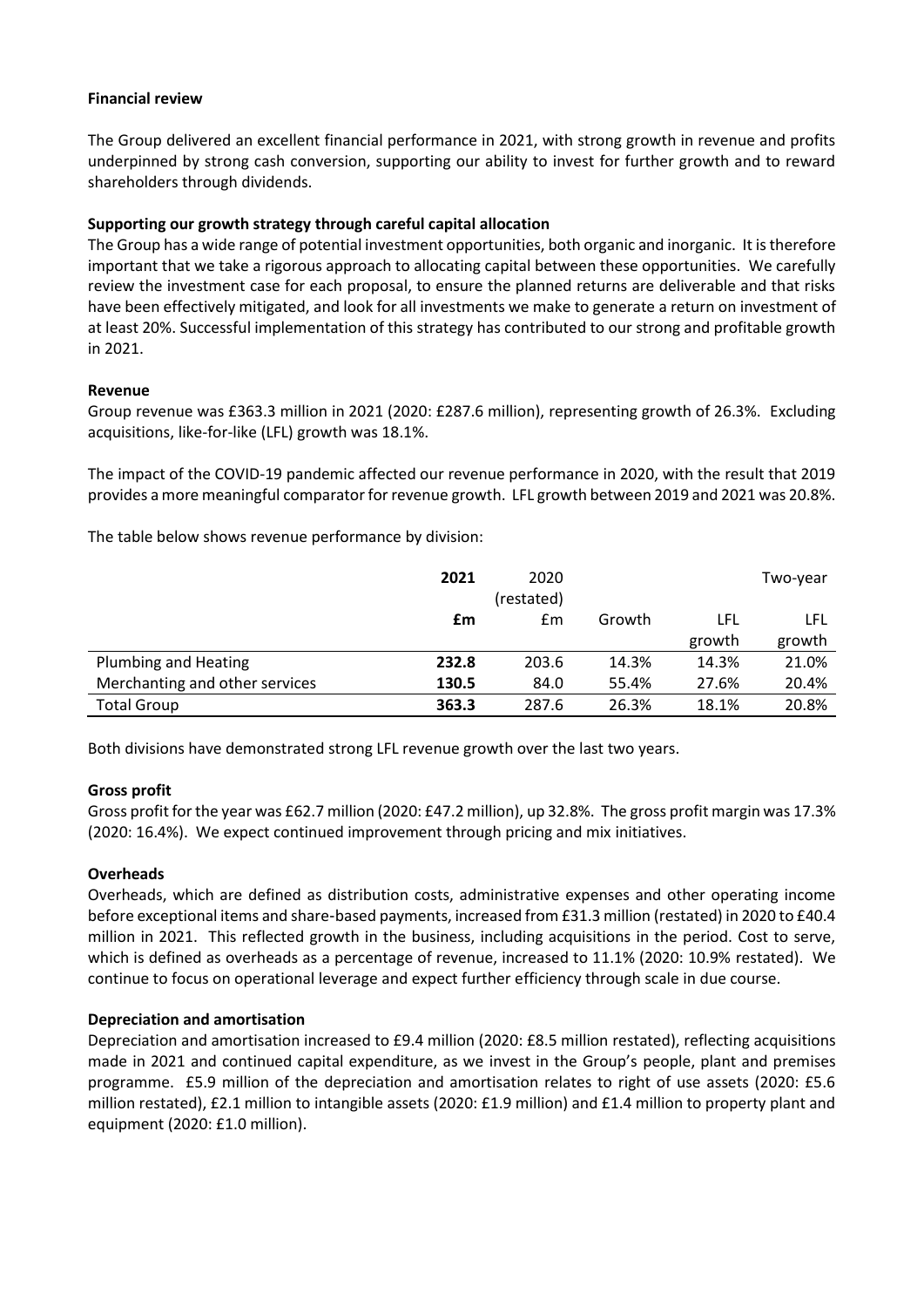# **Exceptional items**

Exceptional costs in 2021 totalled £2.1 million. These comprised costs associated with our admission to AIM (£1.8 million), the costs incurred in relation to acquisitions in the year (£0.5 million) less a reduction in contingent consideration of £0.2 million.

Exceptional items in 2020 totalled a net cost of £0.5 million. This was the net of exceptional costs of £0.3 million for restructuring and £1.7 million for deferred remuneration, less Government grants under the Job Retention Scheme (£1.2 million) and small business retail grants (£0.3 million).

# **EBITDA and adjusted EBITDA**

EBITDA is defined as earnings before interest, tax, depreciation and amortisation on an IFRS basis.

Adjusted EBITDA, which also excludes the exceptional items set out above and share-based payments was £22.3 million up 40.1% from £15.9 million (restated) in 2020. The adjusted EBITDA margin improved to 6.1% (2020: 5.5% restated). EBITDA for 2021 was £20.1 million (2020: £15.4 million restated).

The table below shows adjusted EBITDA by division:

|                                | 2021 | 2021   | 2020     | 2020     |
|--------------------------------|------|--------|----------|----------|
|                                |      |        | restated | restated |
|                                | £m   | margin | £m       | margin   |
| Plumbing and Heating           | 10.3 | 4.4%   | 9.1      | 4.5%     |
| Merchanting and other services | 12.0 | 9.2%   | 6.8      | 8.1%     |
| <b>Total Group</b>             | 22.3 | 6.1%   | 15.9     | 5.5%     |

# **Interest on bank loans and overdrafts**

Interest on bank loans and overdrafts reduced to £0.5 million (2020: £1.0 million), reflecting the reduction in average net debt during the year and lower cost of capital post IPO.

# **Profit before tax and adjusted profit before tax**

Adjusted profit before tax, which excludes exceptional items and share-based payments, was £10.2 million (2020: £4.1 million restated). The Group generated a profit before tax for the year of £8.0 million (2020: £3.6 million restated).

# **Contingent liabilities**

In May 2020, the Group discovered that APP Wholesale Limited had been receiving cash payments for goods from customers, in contravention of a regulation related to money laundering. The Group reported this to HMRC and is seeking an agreed outcome. The breaches occurred over a ten-year period from August 2010, cumulatively amounting to up to £2,927,635 (which represents 0.2% of turnover in the same period within APP). The directors are confident that any potential fine levied would be covered by the warranties contained in the sale and purchase agreement for APP when the Group acquired it in December 2019, with regard to any penalties relating to the period prior to the acquisition.

# **Prior year adjustment**

In October 2021, the Group undertook a review of the property lease accounting under IFRS 16 included within the admission document for AIM. Several errors were identified, the most material of which were four leases where step increases in rentals were a contractual obligation within the lease and should have been reflected in the valuation of right-of-use assets and the lease liabilities, but they had not been included.

In addition, one subsidiary hires vehicle on a three-year lease term but which can be terminated free of charge at any time. The view at the time of the admission document was that these were short-term leases. A subsequent review of the leases indicates that while the subsidiary does not have an obligation to hold the vehicles for a defined period, it usually holds the majority for a period, of around three years.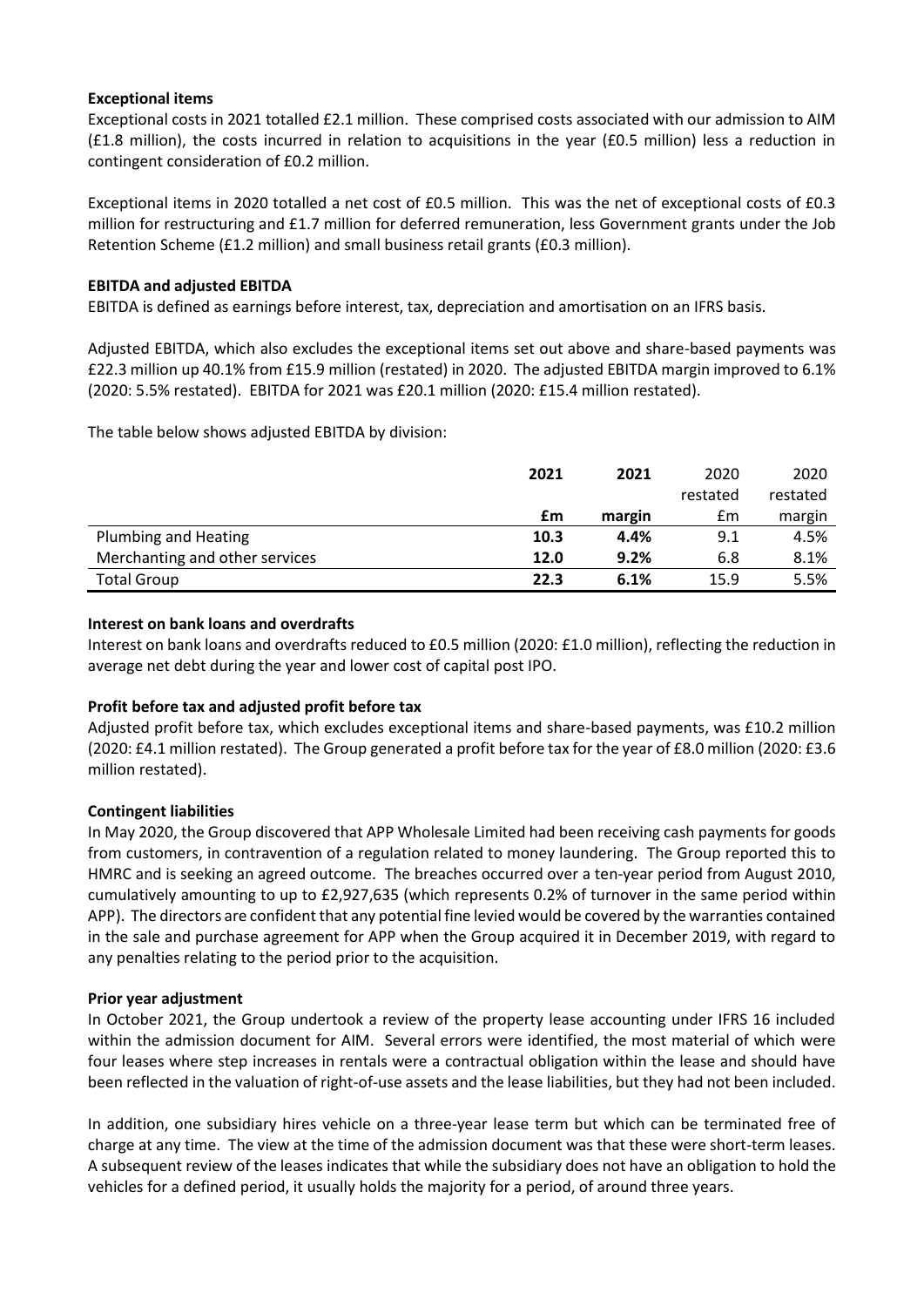The errors have been corrected by restating each of the affected financial statement line items for the prior period. Full details can be found in note 3.

# **Cash flow**

Adjusted cash generated by operating activities was £21.7 million (2020: £15.5 million) while free cash flow was £19.5 million (2020: £13.7 million). Free cash flow conversion (Free cash flow/ EBITDA was of 87.4% (2020: 86.2%).

# **Admission to AIM**

On 20 July 2021, Lords Group Trading plc announced the admission of its entire issued share capital to trading on the AIM market of the London Stock Exchange.

Prior to admission and to facilitate the IPO, the Company completed a capital reorganisation and converted all shares in existence on 30 June 2021 into 125,925,000 new ordinary shares with a nominal value of 0.5 pence.

In conjunction with admission, gross proceeds of £52.0 million were successfully raised by way of an oversubscribed placing with institutional investors of 54,736,839 new and existing ordinary shares at a price of 95 pence per share. This comprised a primary placing to raise £30.0 million (before expenses) for the Company and a secondary placing to raise £22.0 million (before expenses) for certain existing shareholders.

# **Restructuring of financing**

On 20 July 2021, the Group used the funds raised in the placing to repay its loan under the Coronavirus Business Interruption Loan Scheme, its revolving loan facility, its term loans and invoice financing.

We replaced these facilities with the following arrangements from HSBC UK Bank plc:

- 1. An invoice financing facility of £10.0 million, attracting an interest rate of 1.80%.
- 2. A revolving credit facility (RCF) of £30.0 million, repayable after three years and attracting a base interest rate of 2.25% with fixed tiers up to 3.00%, based on leverage.

The loans are secured by fixed and floating charges over the land, tangible assets, insurances and shares in subsidiary undertakings.

In March 2022, we agreed with HSBC to increase the facilities, with the RCF increasing to £50.0 million and the invoice financing facility increasing to £20.0 million to support our growth plans.

# **Balance sheet and liquidity**

As a result of the Group's cash flows and the proceeds of the placing, we had net cash of £6.3 million at 31 December 2021 (2020: net debt of £22.9 million). Our cash balance plus the £34.9 million of undrawn facilities with HSBC gave us liquidity of £46.3 million at the year end.

Right-of-use assets increased by £1.3 million to £33.3 million at the year end (31 December 2020: £32.0 million restated), while property, plant and equipment rose by £3.7 million to £8.1 million (31 December 2020: £4.4 million). These movements were primarily the acquisitions of Condell, MAP and the Nu-Line branch.

Inventory reduced by £1.2 million, from £40.0 million at 31 December 2020 to £38.8 million at the year end, as the Plumbing and Heating division began to see the benefits of its investment in a new stock management system.

Trade and other payables were £4.7 million higher at £70.8 million (31 December 2020: £66.1 million), while trade and other receivables rose by £5.1 million to £57.7 million (31 December 2020: £52.6 million). This was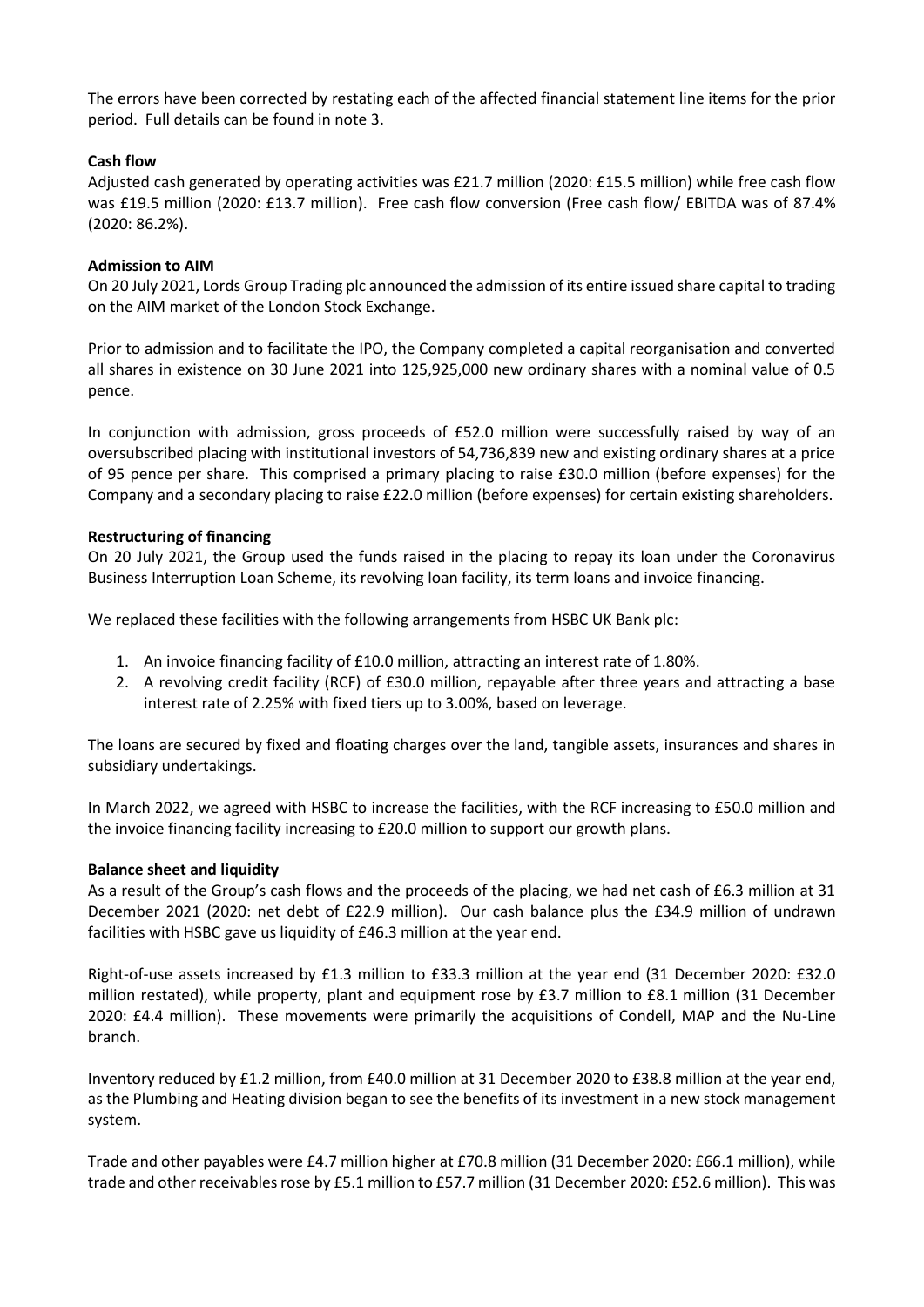the result of the acquisitions in the year and the Group's organic growth, through the ordinary course of business.

# **Earnings per share and adjusted earnings per share**

Basic earnings per share was 3.73 pence. The comparable figure in 2020 was 1.94 pence. Adjusted earnings per share (as defined in note 11) was 5.48 pence (2020: 3.46 pence).

# **Dividend**

The Board has recommended a final dividend of 1.26 pence per share. Combined with the interim dividend of 0.63 pence per share, this gives a total dividend for the year of 1.89 pence per share.

The final dividend will be paid on 7 July 2022 to shareholders on the register at the close of business on 6 June 2022. The Company's ordinary shares will therefore be marked ex-dividend on 1 June 2022.

**Chris Day Chief Financial Officer** 23 May 2022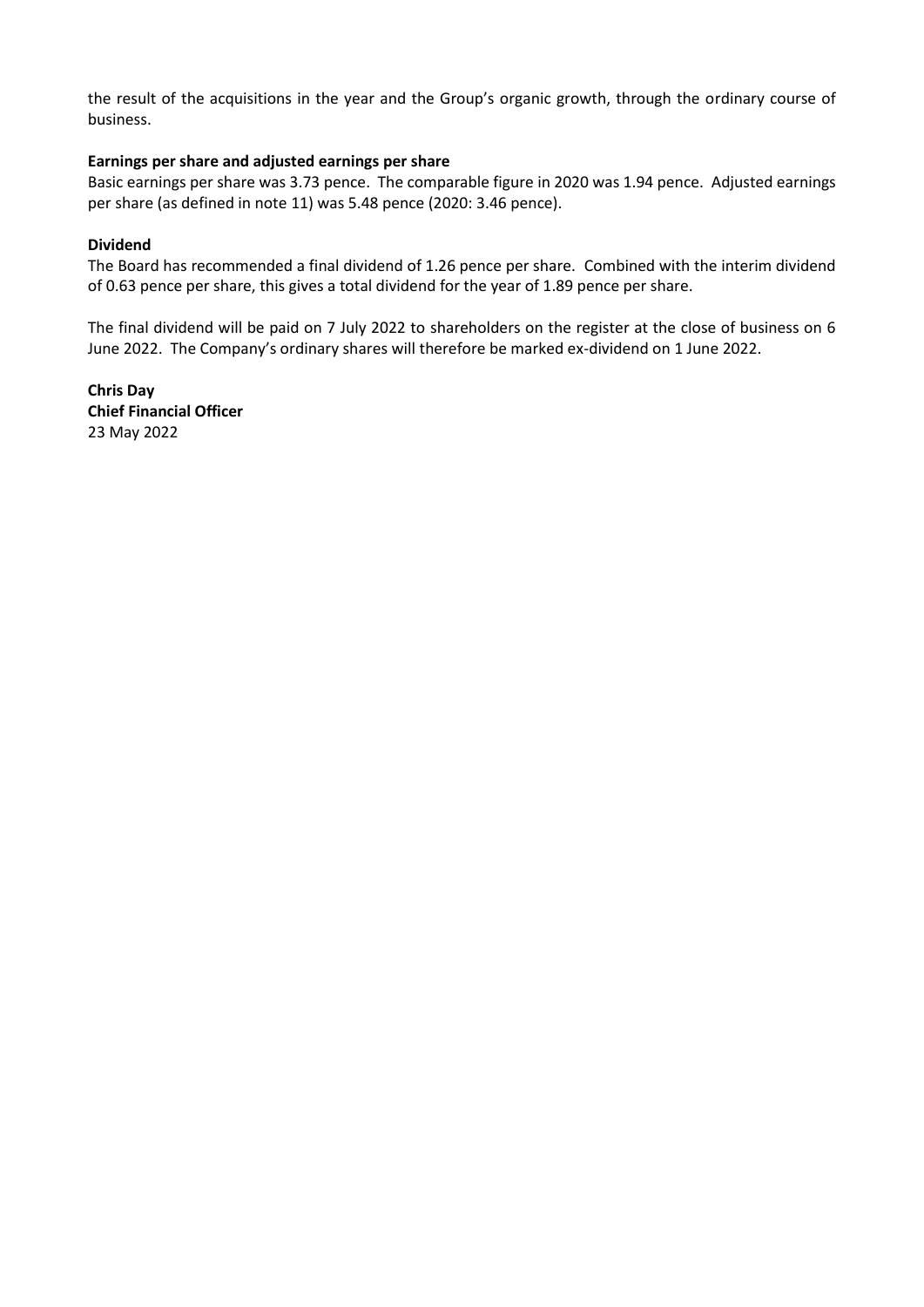# **Consolidated statement of comprehensive income for the year ended 31 December 2021**

|                                                                                                         |      |            | 2020       |
|---------------------------------------------------------------------------------------------------------|------|------------|------------|
|                                                                                                         |      | 2021       | (restated) |
|                                                                                                         | Note | £'000      | £'000      |
| Revenue                                                                                                 |      | 363,289    | 287,565    |
| Cost of sales                                                                                           |      | (300, 569) | (240, 382) |
| <b>Gross profit</b>                                                                                     |      | 62,720     | 47,183     |
| Other operating income                                                                                  | 5    | 696        | 436        |
| Distribution expenses                                                                                   |      | (3,536)    | (2,785)    |
| Administrative expenses                                                                                 |      | (37, 576)  | (28, 916)  |
| Adjusted EBITDA <sup>2</sup>                                                                            |      | 22,304     | 15,918     |
| Share-based payments                                                                                    |      | (96)       |            |
| <b>Exceptional expenses</b>                                                                             | 6    | (2,085)    | (519)      |
| EBITDA <sup>1</sup>                                                                                     |      | 20,123     | 15,399     |
| Depreciation                                                                                            |      | (1, 340)   | (1,033)    |
| Amortisation                                                                                            |      | (8,021)    | (7, 481)   |
| <b>Operating profit</b>                                                                                 | 7    | 10,762     | 6,885      |
| Finance income                                                                                          | 8    |            | 2          |
| Finance expense                                                                                         | 9    | (2,741)    | (3, 276)   |
| <b>Profit before taxation</b>                                                                           |      | 8,021      | 3,611      |
| Taxation                                                                                                | 10   | (2, 377)   | (985)      |
| Profit for the year                                                                                     |      | 5,644      | 2,626      |
| Other comprehensive income                                                                              |      |            |            |
| <b>Total comprehensive income</b>                                                                       |      | 5,644      | 2,626      |
| Total comprehensive income for the year attributable to:                                                |      |            |            |
| Owners of the parent company                                                                            |      | 5,231      | 2,441      |
| Non-controlling interests                                                                               |      | 413        | 185        |
|                                                                                                         |      | 5,644      | 2,626      |
| Total comprehensive income for the year attributable to owners                                          |      |            |            |
| of the parent                                                                                           |      |            |            |
| Continuing operations                                                                                   |      | 5,231      | 2,441      |
| Discontinuing operations                                                                                |      |            |            |
|                                                                                                         |      | 5,231      | 2,441      |
| Earnings per share for profit from continuing operations attributable to the ordinary equity holders of |      |            |            |
| the Company:                                                                                            |      |            |            |
| Basic earning per share (pence)                                                                         | 11   | 3.73       | 1.94       |
| Diluted earning per share (pence)                                                                       | 11   | 3.40       | 1.77       |

The results for the year arise solely from continuing activities.

<sup>1</sup>EBITDA is defined as earnings before interest, tax, depreciation and amortisation.

<sup>2</sup> Adjusted EBITDA is EBITDA but also excluding exceptional items and share-based payments.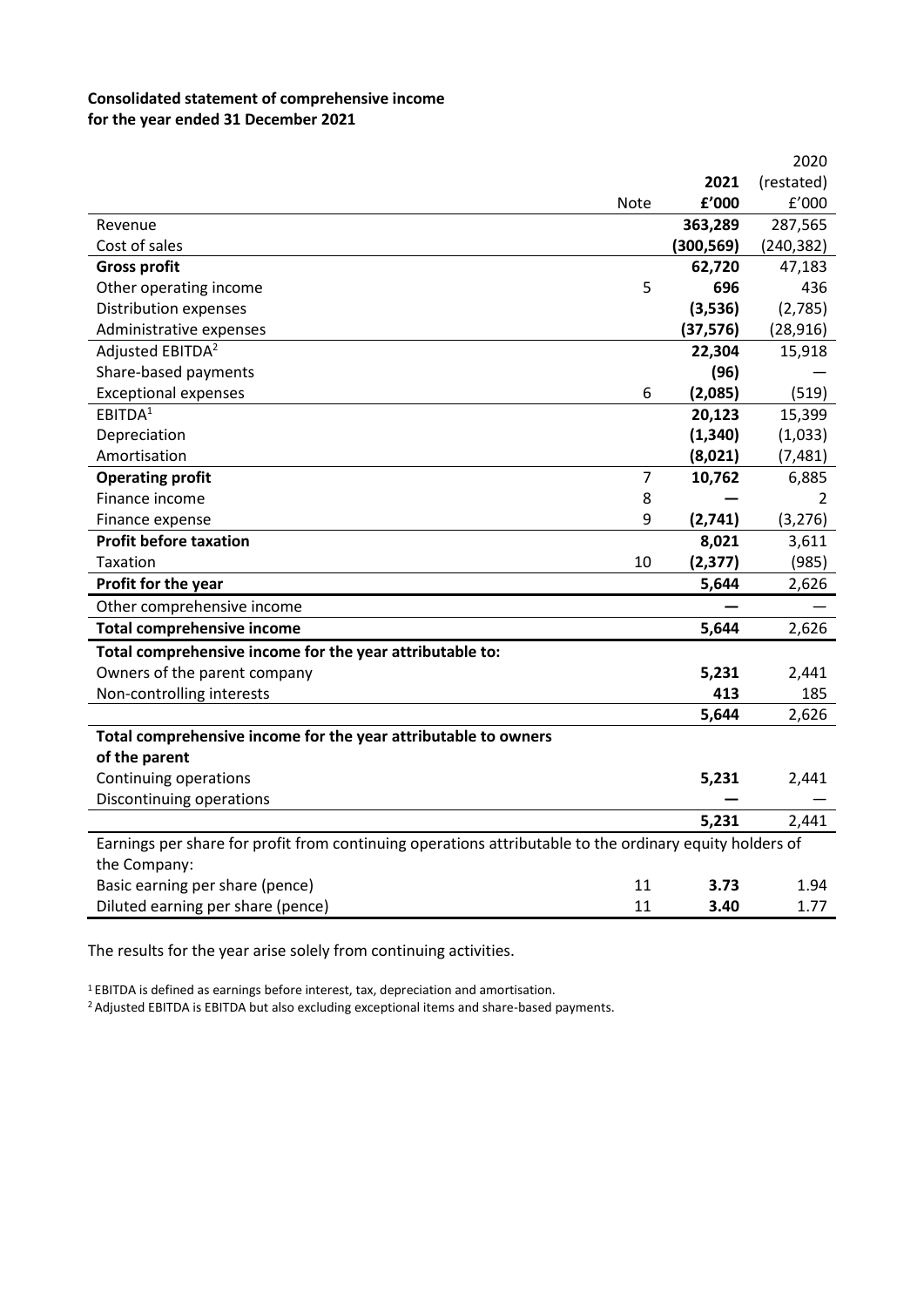# **Consolidated statement of financial position**

**as at 31 December 2021**

|                                                     |             |            | 2020       | 2019       |
|-----------------------------------------------------|-------------|------------|------------|------------|
|                                                     |             | 2021       | (restated) | (restated) |
|                                                     | <b>Note</b> | £'000      | f'000      | f'000      |
| <b>Non-current assets</b>                           |             |            |            |            |
| Intangible assets                                   |             | 22,673     | 18,198     | 20,015     |
| Property, plant and equipment                       |             | 8,050      | 4,417      | 5,054      |
| Right-of-use assets                                 | 12          | 33,271     | 32,087     | 35,838     |
| Other receivables                                   |             | 304        | 78         | 265        |
| Investments                                         |             | 84         | 4          | 4          |
|                                                     |             | 64,382     | 54,784     | 61,176     |
| <b>Current assets</b>                               |             |            |            |            |
| Inventories                                         |             | 38,781     | 40,004     | 40,679     |
| Trade and other receivables                         | 13          | 57,744     | 52,633     | 44,219     |
| Cash and cash equivalents                           |             | 11,402     | 16,342     | 3,361      |
|                                                     |             | 107,927    | 108,979    | 88,259     |
| <b>Total assets</b>                                 |             | 172,309    | 163,763    | 149,435    |
| <b>Current liabilities</b>                          |             |            |            |            |
| Trade and other payables                            | 14          | (70, 459)  | (65, 674)  | (58, 871)  |
| <b>Borrowings</b>                                   | 15          | (2,783)    | (20, 738)  | (21, 782)  |
| Lease liabilities                                   | 12          | (5, 114)   | (4, 180)   | (4, 339)   |
| <b>Current tax liabilities</b>                      |             | (2,014)    | (1,055)    | (395)      |
| <b>Total current liabilities</b>                    |             | (80, 370)  | (91, 647)  | (85, 387)  |
| <b>Non-current liabilities</b>                      |             |            |            |            |
| Trade and other payables                            | 14          | (3,621)    | (2,840)    | (2, 107)   |
| <b>Borrowings</b>                                   | 15          | (2, 125)   | (18, 522)  | (11, 016)  |
| Lease liabilities                                   | 12          | (31,518)   | (30, 373)  | (33,050)   |
| Other provisions                                    |             | (987)      | (817)      | (778)      |
| Deferred tax                                        |             | (2,940)    | (2, 433)   | (2,662)    |
| <b>Total non-current liabilities</b>                |             | (41, 191)  | (54, 985)  | (49, 613)  |
| <b>Total liabilities</b>                            |             | (121, 561) | (146, 632) | (135,000)  |
| <b>Net assets</b>                                   |             | 50,748     | 17,131     | 14,435     |
| <b>Equity</b>                                       |             |            |            |            |
| Share capital                                       |             | 788        | 19,990     | 19,990     |
| Share premium                                       |             | 28,293     |            |            |
| Merger reserve                                      |             | (9,980)    | (9,980)    | (12, 480)  |
| Capital redemption reserve                          |             |            |            | 2,500      |
| Share-based payment reserve                         |             | 96         |            |            |
| Retained earnings                                   |             | 27,214     | 3,622      | 1,181      |
| Equity attributable to owners of the parent company |             | 46,411     | 13,632     | 11,191     |
| Non-controlling interests                           |             | 4,337      | 3,499      | 3,244      |
| <b>Total equity</b>                                 |             | 50,748     | 17,131     | 14,435     |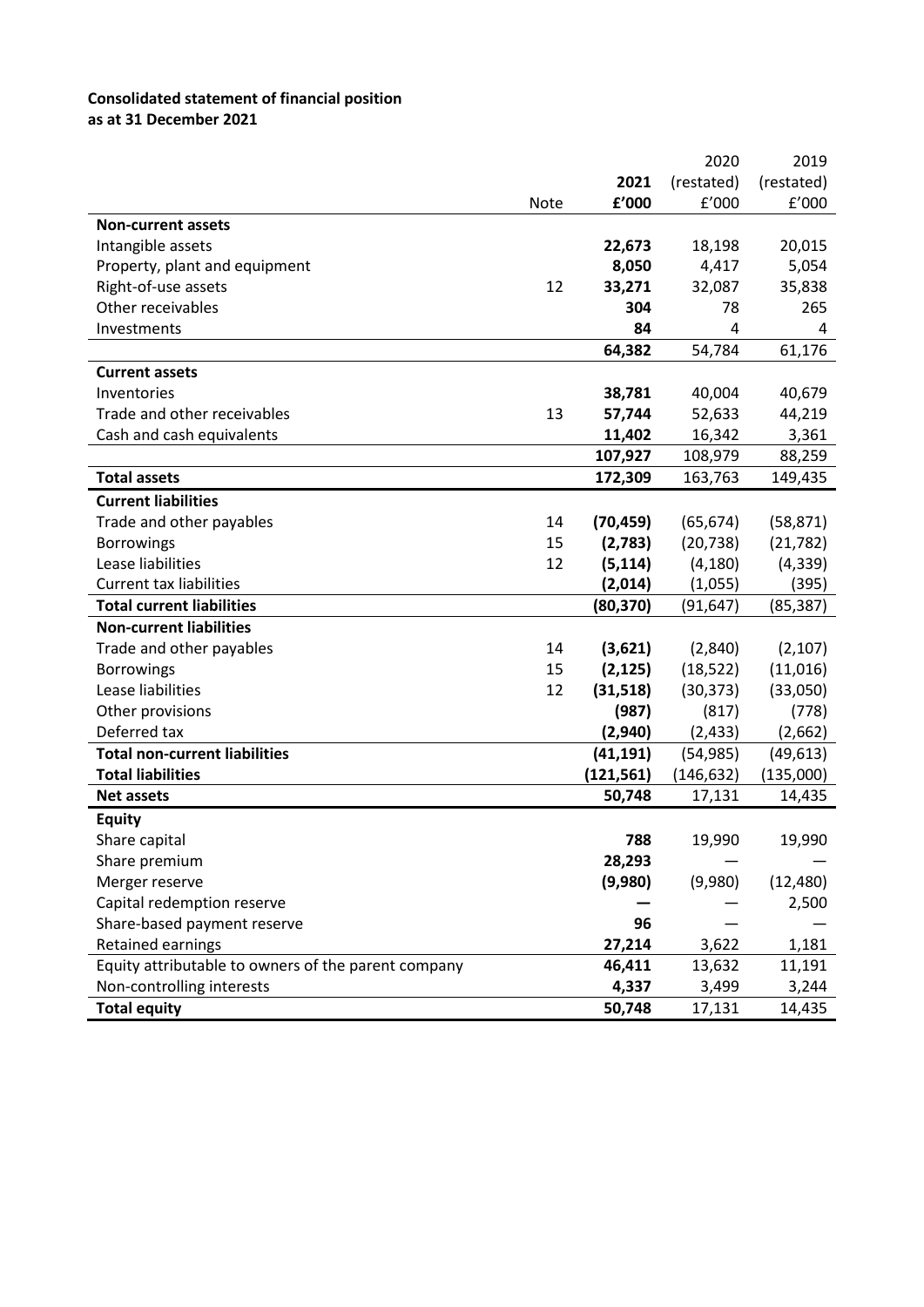# **Consolidated statement of changes in equity for the year ended 31 December 2021**

|                       |                   |                 |           |                          |             |          | Equity          |             |        |
|-----------------------|-------------------|-----------------|-----------|--------------------------|-------------|----------|-----------------|-------------|--------|
|                       |                   |                 |           |                          |             |          | attributable to |             |        |
|                       |                   |                 |           | Capital                  | Share-based |          | owners of       | Non-        |        |
|                       | Called up         | Share           | Merger    | redemption               | payments    | Retained | parent          | controlling | Total  |
|                       | share capital     | premium         | reserve   | reserve                  | reserve     | earnings | company         | interests   | equity |
|                       | f'000             | £'000           | E'000     | f'000                    | E'000       | f'000    | f'000           | f'000       | E'000  |
| As at 1 January       |                   |                 |           |                          |             |          |                 |             |        |
| 2020                  | 19,990            | $\qquad \qquad$ | (12, 480) | 2,500                    | —           | 1,833    | 11,843          | 3,244       | 15,087 |
| Correction of         |                   |                 |           |                          |             |          |                 |             |        |
| error (net of tax)    | $\qquad \qquad -$ |                 | —         | $\overline{\phantom{0}}$ | —           | (652)    | (652)           |             | (652)  |
| <b>Restated total</b> |                   |                 |           |                          |             |          |                 |             |        |
| equity at the         |                   |                 |           |                          |             |          |                 |             |        |
| beginning of the      |                   |                 |           |                          |             |          |                 |             |        |
| financial year        | 19,990            |                 | (12, 480) | 2,500                    |             | 1,181    | 11,191          | 3,244       | 14,435 |
| Profit for the        |                   |                 |           |                          |             |          |                 |             |        |
| financial period      |                   |                 |           |                          |             |          |                 |             |        |
| and total             |                   |                 |           |                          |             |          |                 |             |        |
| comprehensive         |                   |                 |           |                          |             |          |                 |             |        |
| income                |                   |                 |           |                          |             |          |                 |             |        |
| (restated)            |                   |                 |           |                          |             | 2,441    | 2,441           | 185         | 2,626  |
| Reclassification      |                   |                 |           |                          |             |          |                 |             |        |
| of capital            |                   |                 |           |                          |             |          |                 |             |        |
| redemption            |                   |                 |           |                          |             |          |                 |             |        |
| reserve               |                   |                 | 2,500     | (2,500)                  |             |          |                 |             |        |
| Capital               |                   |                 |           |                          |             |          |                 |             |        |
| contribution by       |                   |                 |           |                          |             |          |                 |             |        |
| non-controlling       |                   |                 |           |                          |             |          |                 |             |        |
| interests             | —                 |                 |           |                          |             |          |                 | 70          | 70     |
| As at 31              |                   |                 |           |                          |             |          |                 |             |        |
| December 2020         | 19,990            |                 | (9,980)   |                          |             | 3,622    | 13,632          | 3,499       | 17,131 |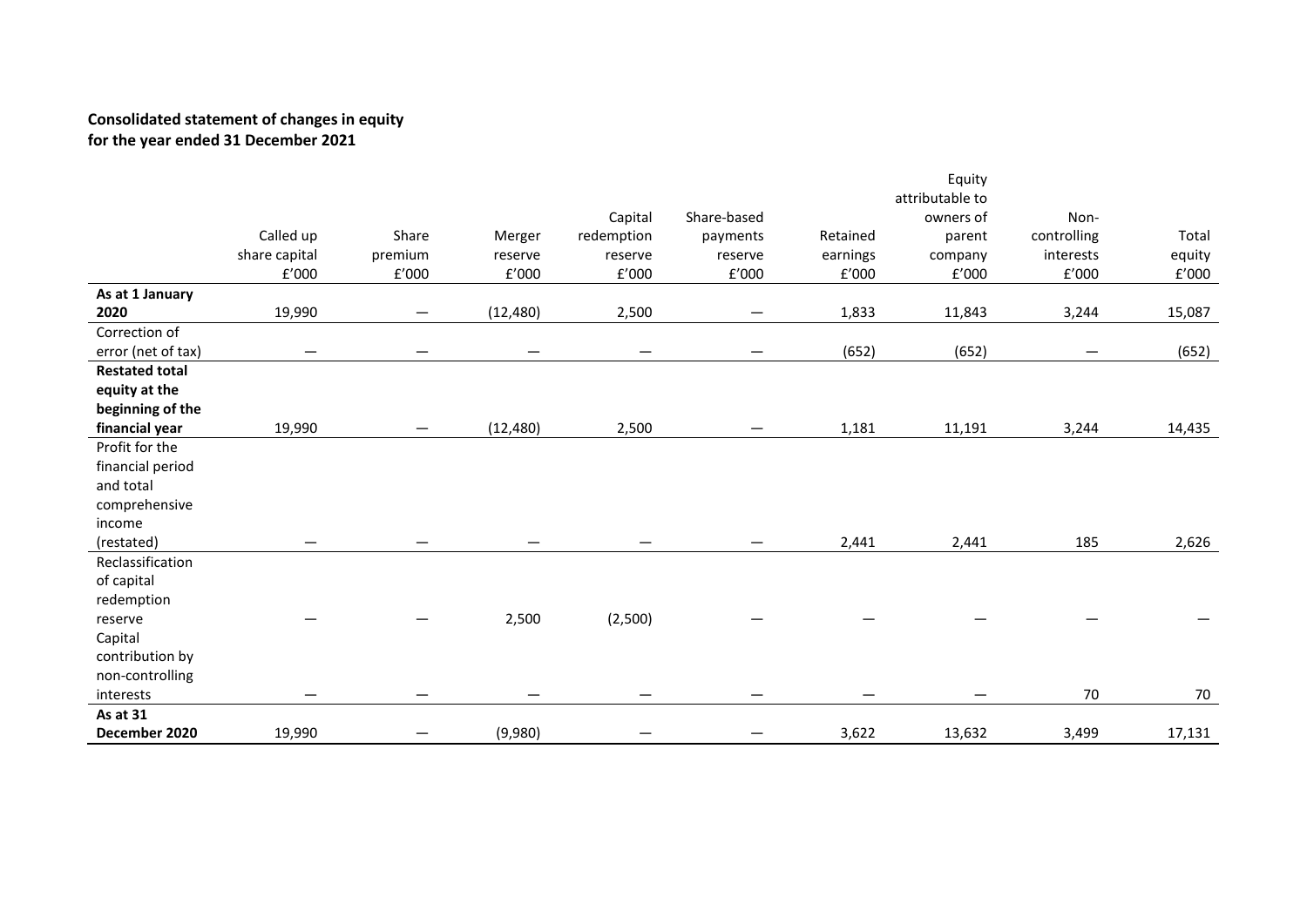|                       |                   |                          |              |              |              |                                | Equity          |                                |          |
|-----------------------|-------------------|--------------------------|--------------|--------------|--------------|--------------------------------|-----------------|--------------------------------|----------|
|                       |                   |                          |              |              |              |                                | attributable to |                                |          |
|                       | Called up         |                          |              | Capital      | Share-based  |                                | owners of       | Non-                           |          |
|                       | share             | Share                    | Merger       | redemption   | payments     | Retained                       | parent          | controlling                    | Total    |
|                       | capital           | premium                  | reserve      | reserve      | reserve      | earnings                       | company         | interests                      | equity   |
|                       | f'000             | $\rm{f}'000$             | $\rm{f}'000$ | $\rm{f}'000$ | $\rm{f}'000$ | $\text{f}'000$                 | $\rm{f}'000$    | f'000                          | f'000    |
| As at 1 January       |                   |                          |              |              |              |                                |                 |                                |          |
| 2021 as originally    |                   |                          |              |              |              |                                |                 |                                |          |
| presented             | 19,990            | —                        | (9,980)      |              |              | 4,756                          | 14,766          | 3,499                          | 18,265   |
| Correction of         |                   |                          |              |              |              |                                |                 |                                |          |
| error (net of tax)    |                   |                          |              |              |              | (1, 134)                       | (1, 134)        |                                | (1, 134) |
| <b>Restated total</b> |                   |                          |              |              |              |                                |                 |                                |          |
| equity at the         |                   |                          |              |              |              |                                |                 |                                |          |
| beginning of the      |                   |                          |              |              |              |                                |                 |                                |          |
| financial year        | 19,990            | $\overline{\phantom{0}}$ | (9,980)      |              |              | 3,622                          | 13,632          | 3,499                          | 17,131   |
| Profit for the        |                   |                          |              |              |              |                                |                 |                                |          |
| financial period      |                   |                          |              |              |              |                                |                 |                                |          |
| and total             |                   |                          |              |              |              |                                |                 |                                |          |
| comprehensive         |                   |                          |              |              |              |                                |                 |                                |          |
| income                |                   |                          |              |              |              | 5,231                          | 5,231           | 413                            | 5,644    |
| Share-based           |                   |                          |              |              |              |                                |                 |                                |          |
| payments              |                   |                          |              |              | 96           | —                              | 96              | $\qquad \qquad \longleftarrow$ | 96       |
| Share capital         |                   |                          |              |              |              |                                |                 |                                |          |
| issued                | 158               | 29,842                   |              |              |              | $\qquad \qquad \longleftarrow$ | 30,000          |                                | 30,000   |
| Costs of capital      |                   |                          |              |              |              |                                |                 |                                |          |
| raise                 | $\hspace{0.05cm}$ | (1, 549)                 |              |              |              | —                              | (1, 549)        |                                | (1, 549) |
| Non-controlling       |                   |                          |              |              |              |                                |                 |                                |          |
| interests share of    |                   |                          |              |              |              |                                |                 |                                |          |
| acquisitions          |                   |                          |              |              |              |                                |                 | 425                            | 425      |
| Capital               |                   |                          |              |              |              |                                |                 |                                |          |
| reorganisation        | (19, 360)         |                          |              |              |              | 19,360                         |                 |                                |          |
| Dividends paid        | —                 |                          |              |              |              | (999)                          | (999)           |                                | (999)    |
| As at 31              |                   |                          |              |              |              |                                |                 |                                |          |
| December 2021         | 788               | 28,293                   | (9,980)      |              | 96           | 27,214                         | 46,411          | 4,337                          | 50,748   |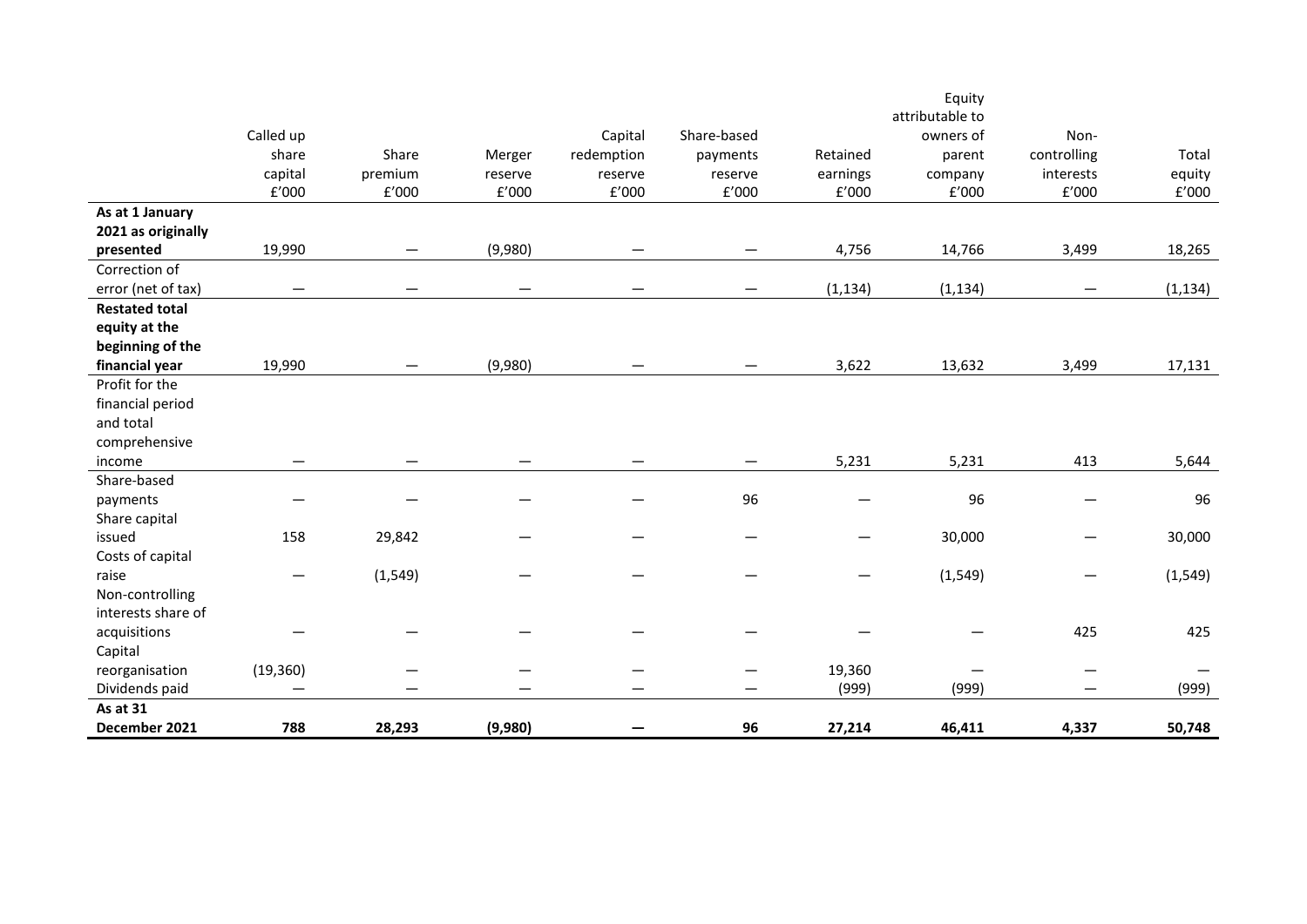# **Consolidated statement of cash flows for the year ended 31 December 2021**

|                                                          |           | 2020       |
|----------------------------------------------------------|-----------|------------|
|                                                          | 2021      | (restated) |
|                                                          | £'000     | f'000      |
| <b>Cash flows from operating activities</b>              |           |            |
| Profit before taxation                                   | 8,021     | 3,611      |
| Adjusted for:                                            |           |            |
| Depreciation of property, plant and equipment            | 1,340     | 1,033      |
| Amortisation of intangibles                              | 2,087     | 1,841      |
| Amortisation of right-of-use assets                      | 5,934     | 5,640      |
| Loss on disposal of property, plant and equipment        |           | 2          |
| Share based payment expense                              | 96        |            |
| Finance income                                           |           | (2)        |
| Finance expense                                          | 2,741     | 3,276      |
| Operating cash flows before movements in working capital | 20,219    | 15,401     |
| Decrease in inventories                                  | 2,837     | 675        |
| Increase in trade and other receivables                  | (1,791)   | (8, 227)   |
| Increase in trade and other payables                     | 3         | 7,725      |
| Cash generated by operations                             | 21,268    | 15,574     |
| Corporation tax paid                                     | (1,751)   | (555)      |
| Net cash generated by operating activities               | 19,517    | 15,019     |
| Cash flows from investing activities                     |           |            |
| Purchase of intangible assets                            | (648)     | (24)       |
| Business acquisitions (net of cash acquired)             | (6, 225)  |            |
| Deferred consideration paid                              | (875)     | (200)      |
| Purchase of property, plant and equipment                | (1, 297)  | (418)      |
| Purchase of investments                                  | (77)      |            |
| Interest received                                        |           | 2          |
| Net cash used in investing activities                    | (9, 122)  | (640)      |
| <b>Cash flows from financing activities</b>              |           |            |
| Principal paid on lease liabilities                      | (6,750)   | (6, 565)   |
| Issue of share capital                                   | 30,000    |            |
| Costs of capital raise                                   | (1, 549)  |            |
| Dividends                                                | (999)     |            |
| Non-controlling interests cash contribution              |           | 70         |
| Proceeds from borrowings                                 | 4,908     | 6,461      |
| Repayment of borrowings                                  | (40, 081) |            |
| Bank interest paid                                       | (529)     | (1,003)    |
| Interest on financial liabilities                        | (335)     | (361)      |
| Net cash outflow from financing activities               | (15, 335) | (1, 398)   |
| Net (decrease) / increase in cash and cash equivalents   | (4,940)   | 12,981     |
| Cash and cash equivalents at the beginning of the period | 16,342    | 3,361      |
| Effect of foreign exchange rates                         |           |            |
| Cash and cash equivalents at the end of the period       | 11,402    | 16,342     |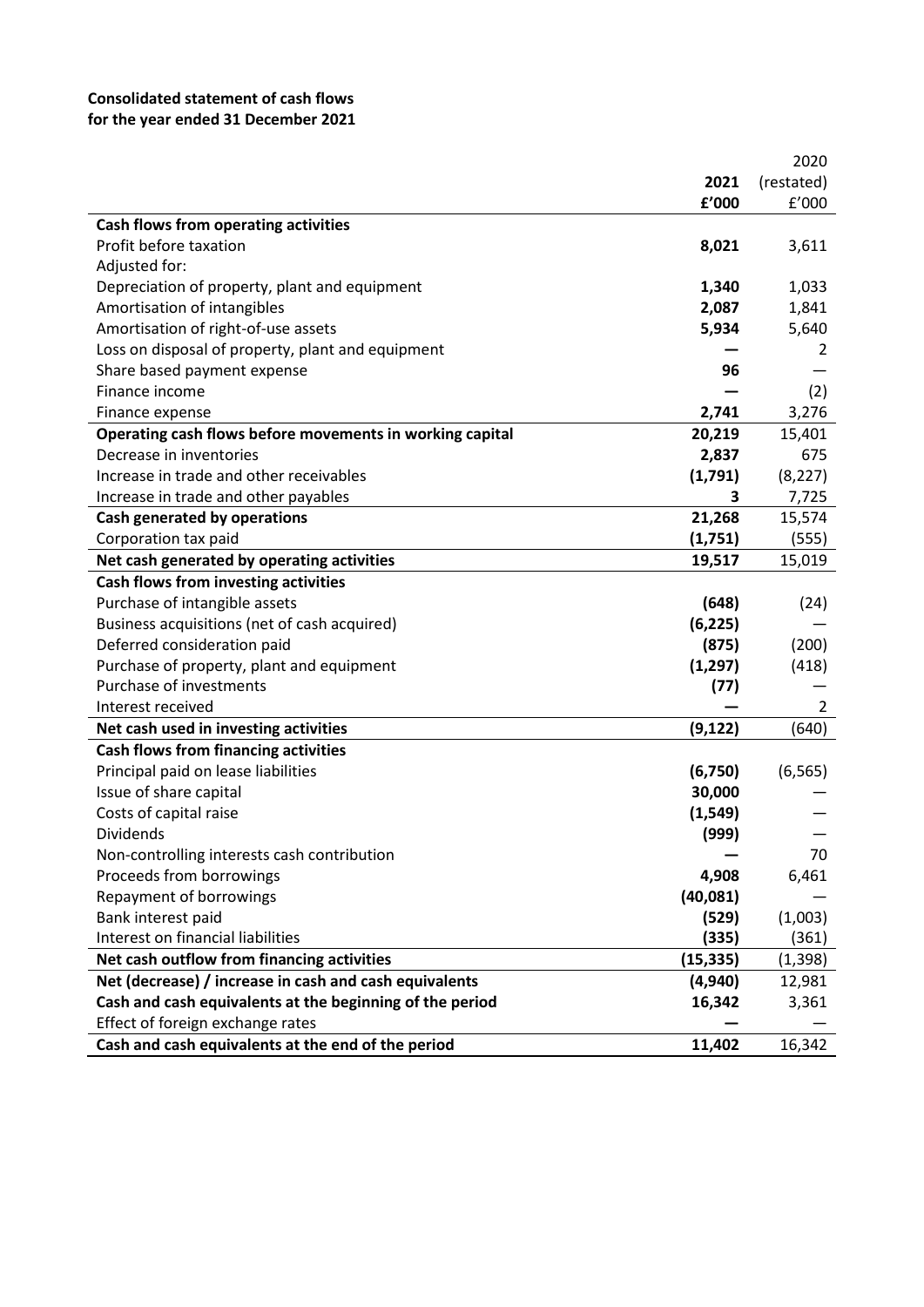# **Notes to the financial statements for the year ended 31 December 2021**

# **1. General information**

Lords Group Trading plc (the 'Company') is a listed public company limited by shares and incorporated and domiciled in England. The address of the Company's registered office and principal place of business is 2nd Floor Hanger Green, London, England, W5 3EL. The Company changed its name from Lords Group Trading Limited during 2021.

The principal activity of the Company together with its subsidiary undertakings (the 'Group') throughout the period was the distribution of building materials, heating goods and DIY goods to local tradesmen, large-scale developers, small and medium construction companies and retail customers.

The financial statements were authorised for issue, in accordance with a resolution of directors, on 24 May 2022. The directors have the power to amend and reissue the financial statements.

# **2. Accounting policies**

# *2.1 Basis of preparation of financial statements*

The financial information in this announcement does not constitute the Company's statutory accounts for the year ended 31 December 2021, but is derived from those accounts. This is the first year for which IFRS statutory financial statements will be prepared for the Company and those for 31 December 2021 will be delivered following the Company's annual general meeting. The auditors have reported on those accounts: their reports were unqualified, did not draw attention to any matters by way of emphasis and did not contain statements under s498 (2) or (3) of the Companies Act 2006.

While the financial information included in this results announcement has been prepared in accordance with the recognition and measurement criteria of UK-adopted International Financial Reporting Standards ("IFRS"s), this announcement does not itself contain sufficient information to comply with IFRSs. The Company has published full financial statements that comply with IFRS.

The financial statements have been prepared on a going concern basis under the historical cost convention unless otherwise specified within these accounting policies. The financial information is presented in pounds sterling and all values are rounded to the nearest thousand (£'000), except when otherwise indicated.

The preparation of financial statements requires the use of certain critical accounting estimates. It also requires management to exercise its judgement in the process of applying the Group and Company accounting policies.

# *2.2 Going concern*

At 31 December 2021, the Group had £34.9 million of undrawn facilities and £11.4 million of cash. The Group has further increased its facilities to ensure it has the resources to pursue its consolidation strategy as described in the strategic report. The Group amended its banking facilities on 28 February 2022 and increased its invoice drawdown facility to £20.0 million and its revolving loan facility to £50.0 million as disclosed in the post balance sheet events note, note 18. This represents an overall increase in facilities of £30.0 million over those available at 31 December 2021 and which are available to the Group until 21 July 2024. Banking covenants are breached if the last twelve months' adjusted EBITDA / interest (interest ratio) falls below 5 or the last twelve months' net debt / adjusted EBITDA exceeds 2.5. At 31 December 2021, the interest ratio was over 21 and there was no net debt.

Accounting standards require that the foreseeable future covers a period of at least twelve months from the date of approval of the financial statements, although they do not specify how far beyond twelve months a board should consider. The Board has considered cash flow facilities out to an extended period coinciding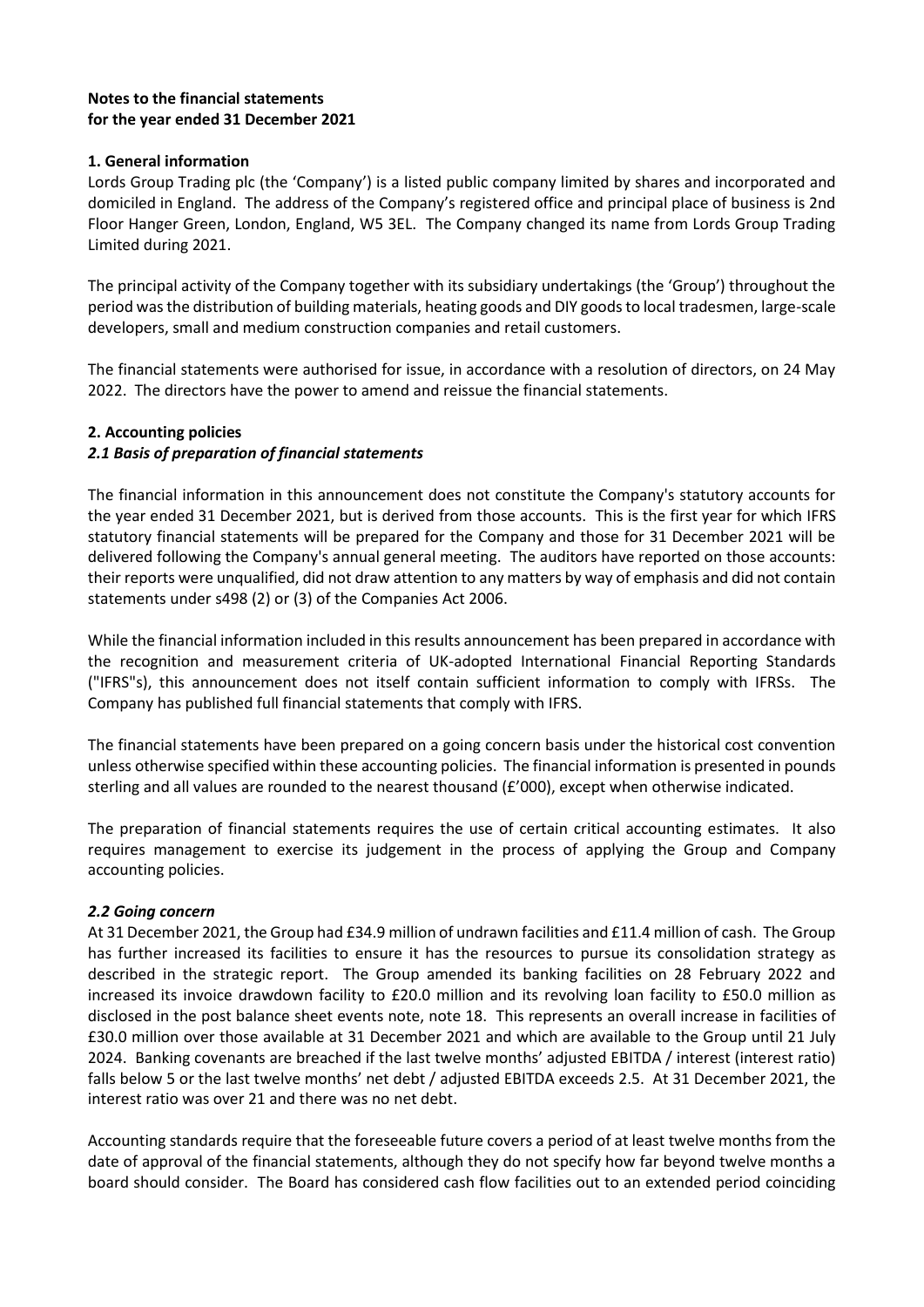with the expiry of the banking facilities on 21 July 2024. The Group is expected to have at least £27.8 million of headroom over its facilities at all times until 21 July 2024.

The cash flow forecasts have been stress tested by considering the most likely risks impacting the Group. These are considered to be growth below forecast, increased working capital requirements through increased debtors and increased cost to serve. The Group's cash flow projections indicate covenants on facilities will not be breached unless, instead of the anticipated growth, the Group's projected EBITDA falls by £6.7 million, debtors increase by 24%, or there is an increase in cost to serve of £8.2 million above the base model. While none of these are likely to occur, the Group has mitigating actions at its disposal that it can take in downside scenarios, such as delaying capital expenditure and maintaining a strong credit control function across the Group supported by credit insurance and restructuring the Group to reduce costs. Cash flow forecasts are reforecast in the event of a potential acquisition not already in the forecast. The Group prepares weekly cash flow projections, daily sales flashes and monthly management accounts compared to budget with key performance indicators which together will provide an early warning system to indicate whether any mitigating actions are necessary in any part of the Group.

In all reasonable scenarios the Group is projected to be compliant with its banking covenants and therefore the directors are satisfied that the Group has adequate resources to continue operations for the foreseeable future.

After reviewing the Group and Company's forecasts and risk assessments and making other enquiries, the Board has formed the judgement at the time of approving the financial statements that there is a reasonable expectation that the Group and its subsidiaries have adequate resources to continue in operational existence until at least 21 July 2024, when the existing banking facilities expire.

Accordingly, the directors continue to adopt the going concern basis in preparing the Group and Company financial statements.

# *3. Correction of error in accounting for leases under IFRS 16*

In October 2021, the Group undertook a review of the property lease accounting under IFRS 16 included within the admission document for AIM. Several errors were identified, the most material of which were four leases where step increases in rentals were a contractual obligation within the lease and should have been reflected in the valuation of right-of-use assets and the lease liabilities, but they had not been included.

In addition, one subsidiary hires vehicle on a three year lease term but which can be terminated free of charge at any time. The view at the time of the admission document was that these were short-term leases. A subsequent review of the leases indicates that while the subsidiary does not have an obligation to hold the vehicles for a defined period, it usually holds the majority for a period, of around three years.

These errors have been corrected by restating each of the affected financial statement line items for the prior period as follows:

|                               |           |            | 31         |           |            | 31         |
|-------------------------------|-----------|------------|------------|-----------|------------|------------|
|                               | 31        |            | December   | 31        |            | December   |
|                               | December  | Increase/  | 2020       | December  | Increase/  | 2019       |
| Consolidated statement of     | 2020      | (decrease) | (restated) | 2019      | (decrease) | (restated) |
| financial position (extract)  | f'000     | f'000      | f'000      | f'000     | f'000      | f'000      |
| Right-of-use assets           | 27,059    | 5,028      | 32,087     | 30,504    | 5,334      | 35,838     |
| Current lease liabilities     | (3,704)   | (476)      | (4, 180)   | (3,917)   | (422)      | (4, 339)   |
| Trade and other payables      | (66, 111) | 437        | (65,674)   | (59, 316) | 445        | (58, 871)  |
| Non-current lease liabilities | (23, 912) | (6, 461)   | (30,373)   | (26, 813) | (6, 237)   | (33,050)   |
| Other provisions              | (787)     | (30)       | (817)      | (749)     | (29)       | (778)      |
| Deferred tax                  | (2,801)   | 368        | (2, 433)   | (2,919)   | 257        | (2,662)    |
| <b>Net assets</b>             | 18,265    | (1, 134)   | 17,131     | 15,087    | (652)      | 14,435     |
| Retained earnings             | 4,756     | (1, 134)   | 3,622      | 1,833     | (652)      | 1,181      |
| <b>Total equity</b>           | 18,265    | (1,134)    | 17,131     | 15,087    | (652)      | 14,435     |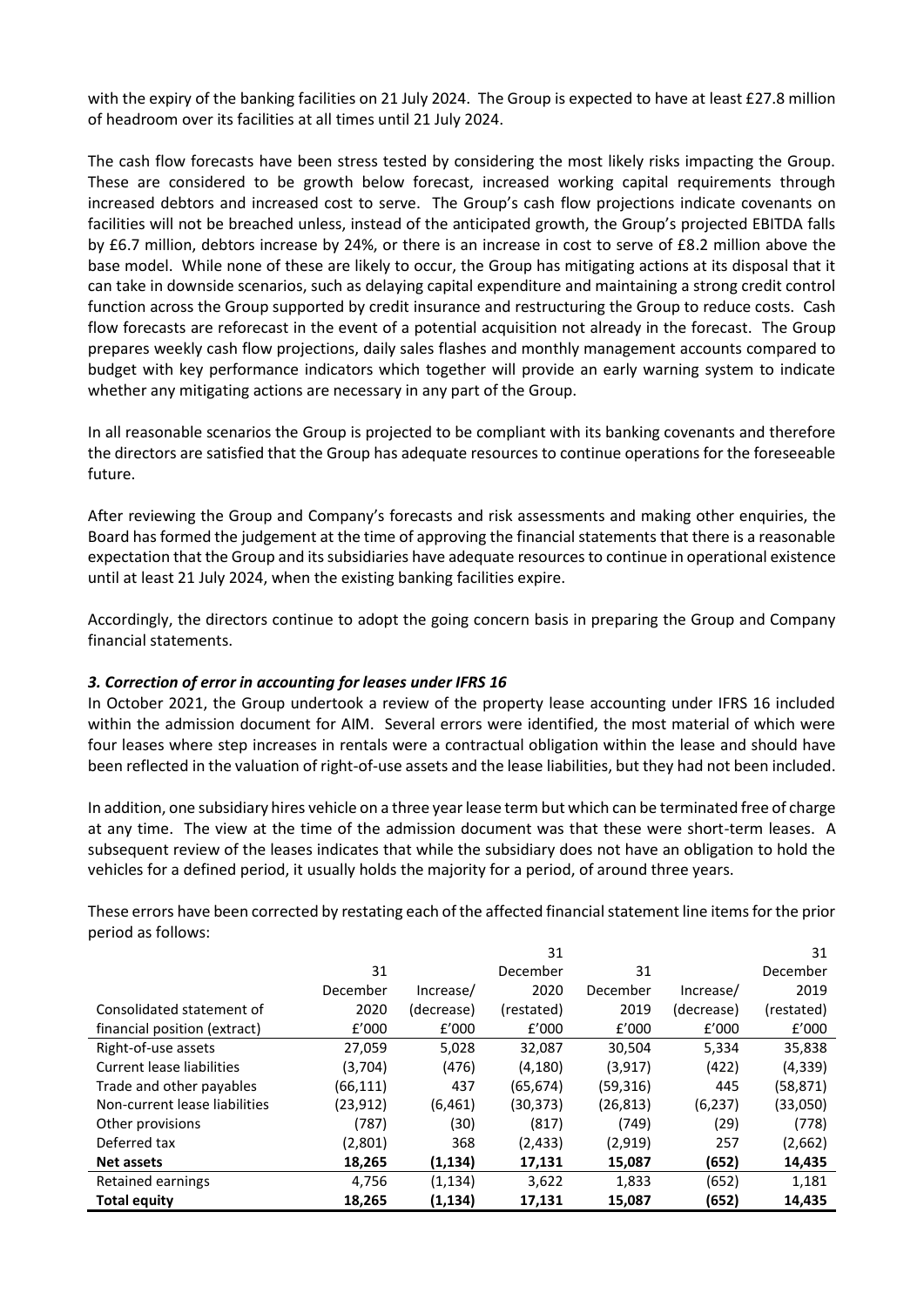|                                                          |           |            | 31         |
|----------------------------------------------------------|-----------|------------|------------|
|                                                          | 31        |            | December   |
|                                                          | December  | Increase/  | 2020       |
|                                                          | 2020      | (decrease) | (restated) |
| Consolidated statement of comprehensive income (extract) | f'000     | f'000      | f'000      |
| Administrative expenses                                  | (29, 944) | 1,028      | (28, 916)  |
| <b>Adjusted EBITDA</b>                                   | 14,890    | 1,028      | 15,918     |
| <b>EBITDA</b>                                            | 14,371    | 1,028      | 15,399     |
| Amortisation                                             | (6, 238)  | (1,243)    | (7, 481)   |
| <b>Operating profit</b>                                  | 7,100     | (215)      | 6,885      |
| Finance expense                                          | (2,898)   | (378)      | (3,276)    |
| <b>Profit before taxation</b>                            | 4,204     | (593)      | 3,611      |
| Taxation                                                 | (1,096)   | 111        | (985)      |
| Profit for the year                                      | 3,108     | (482)      | 2,626      |
| Total comprehensive income attributable to:              |           |            |            |
| Owners of the parent company                             | 2,923     | (482)      | 2,441      |
| Non-controlling interests                                | 185       |            | 185        |
|                                                          | 3,108     | (482)      | 2,626      |

Basic and diluted earnings per share for the prior year have not been previously reported.

The correction further affected some of the amounts disclosed in note 7, Expenses by nature. Amortisation of right-of-use assets increased by £1,243,000 while short-term and low-value lease rentals decreased by £810,000. In note 9, Finance expense, lease liability interest has increased by £378,000.

### **4. Segmental analysis**

The Group has two reporting segments, being the distribution of plumbing and heating, and the sale and distribution of merchanting and other services. Total assets and liabilities are provided to the CODM in the Group's internal management reporting by segment and therefore is split and presented below.

|                                    | Plumbing       |                    |              |
|------------------------------------|----------------|--------------------|--------------|
|                                    | and            |                    |              |
|                                    | <b>Heating</b> | <b>Merchanting</b> | <b>Total</b> |
| 2021                               | £'000          | £'000              | £'000        |
| Revenue                            | 232,837        | 130,452            | 363,289      |
| Cost of sales                      | (206, 497)     | (94, 072)          | (300, 569)   |
| <b>Gross profit</b>                | 26,340         | 36,380             | 62,720       |
| Other operating income             | 186            | 510                | 696          |
| Distribution costs                 | (105)          | (3, 431)           | (3,536)      |
| Administrative expenses            | (16, 123)      | (21, 453)          | (37,576)     |
| <b>Adjusted EBITDA</b>             | 10,298         | 12,006             | 22,304       |
| Share-based payments               | (37)           | (59)               | (96)         |
| <b>Exceptional items</b>           |                | (2,085)            | (2,085)      |
| <b>EBITDA</b>                      | 10,261         | 9,862              | 20,123       |
| Depreciation                       | (1, 124)       | (216)              | (1, 340)     |
| Amortisation                       | (1,523)        | (6, 498)           | (8,021)      |
| <b>Operating profit</b>            | 7,614          | 3,148              | 10,762       |
| Finance income                     |                |                    |              |
| Finance costs                      | (773)          | (1,968)            | (2,741)      |
| <b>Profit before taxation</b>      | 6,841          | 1,180              | 8,021        |
| <b>Taxation</b>                    | (1,059)        | (1, 318)           | (2, 377)     |
| Profit / (loss) for operating unit | 5,782          | (138)              | 5,644        |
|                                    |                |                    |              |
| <b>Assets and liabilities</b>      |                |                    |              |
| <b>Total assets</b>                | 96,080         | 76,229             | 172,309      |
| <b>Total liabilities</b>           | (59,098)       | (62,463)           | (121,561)    |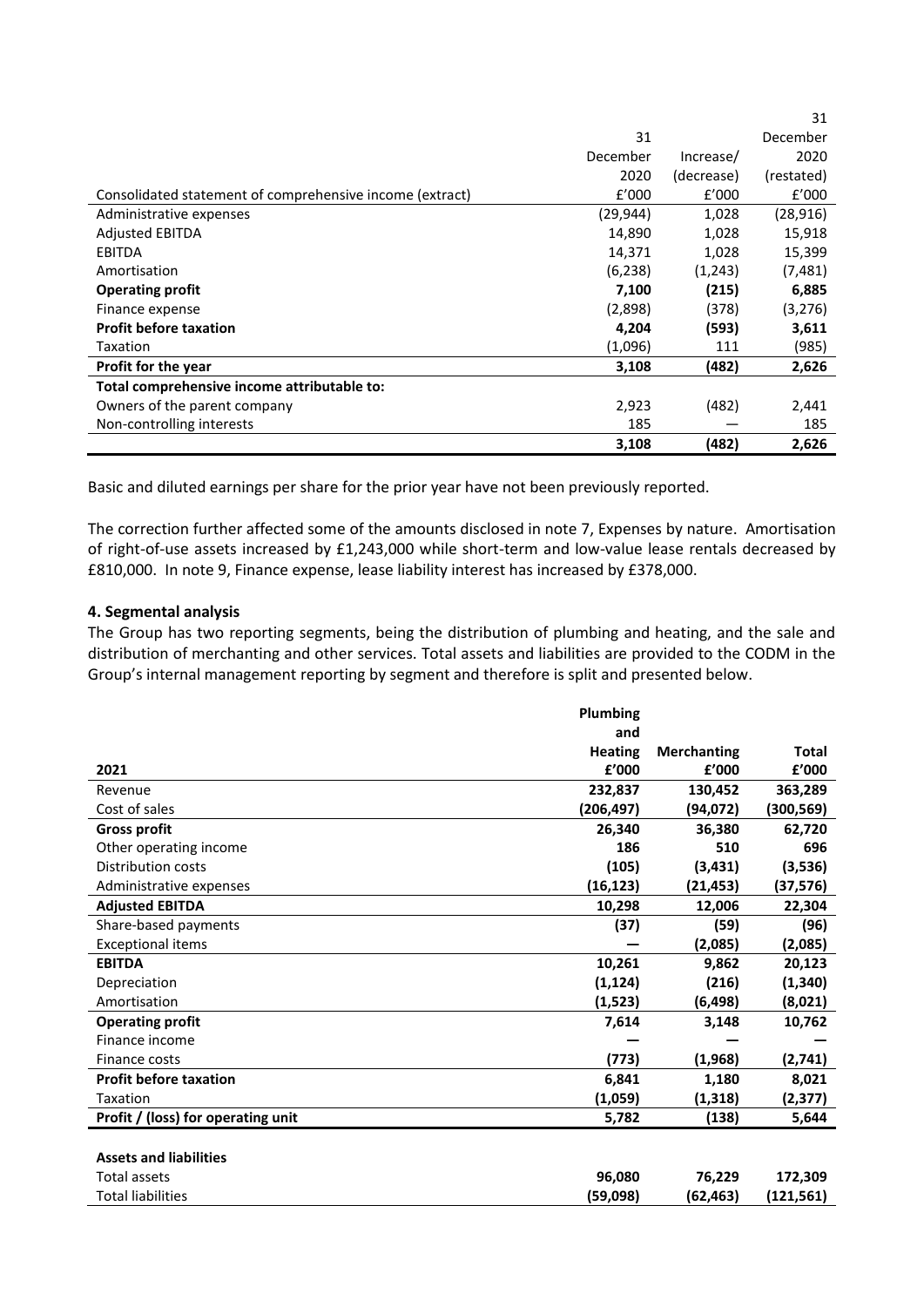| <b>Net assets</b>                                                                                         | 36,982          | 13,766      | 50,748     |
|-----------------------------------------------------------------------------------------------------------|-----------------|-------------|------------|
| <b>Additions to non-current assets</b>                                                                    | 9,895           | 7,756       | 17,651     |
|                                                                                                           |                 |             |            |
|                                                                                                           | Plumbing<br>and | Merchanting | Total      |
|                                                                                                           | Heating         |             |            |
|                                                                                                           | (restated)      | (restated)  | (restated) |
| 2020                                                                                                      | f'000           | f'000       | f'000      |
| Revenue                                                                                                   | 203,578         | 83,987      | 287,565    |
| Cost of sales                                                                                             | (180, 666)      | (59, 716)   | (240, 382) |
| <b>Gross profit</b>                                                                                       | 22,912          | 24,271      | 47,183     |
| Distribution costs                                                                                        | (54)            | (2,731)     | (2,785)    |
| Administrative expenses                                                                                   | (13, 897)       | (15, 019)   | (28, 916)  |
| Other operating income                                                                                    | 180             | 256         | 436        |
| <b>Adjusted EBITDA</b>                                                                                    | 9,141           | 6,777       | 15,918     |
| <b>Exceptional items</b>                                                                                  | (1, 346)        | 827         | (519)      |
| <b>EBITDA</b>                                                                                             | 7,795           | 7,604       | 15,399     |
| Depreciation                                                                                              | (162)           | (871)       | (1,033)    |
| Amortisation                                                                                              | (1, 914)        | (5, 567)    | (7, 481)   |
| <b>Operating profit</b>                                                                                   | 5,719           | 1,166       | 6,885      |
| Finance income                                                                                            |                 | 2           | 2          |
| Finance costs                                                                                             | (1,039)         | (2, 237)    | (3, 276)   |
| Profit / (loss) before taxation                                                                           | 4,680           | (1,069)     | 3,611      |
| Taxation                                                                                                  | (931)           | (54)        | (985)      |
| Profit / (loss) for operating unit                                                                        | 3,749           | (1, 123)    | 2,626      |
|                                                                                                           |                 |             |            |
| <b>Assets and liabilities</b>                                                                             |                 |             |            |
| <b>Total assets</b>                                                                                       | 107,742         | 56,021      | 163,763    |
| <b>Total liabilities</b>                                                                                  | (74, 774)       | (71, 858)   | (146, 632) |
| Net assets / (liabilities)                                                                                | 32,968          | (15, 837)   | 17,131     |
|                                                                                                           |                 |             |            |
| <b>Additions to non-current assets</b>                                                                    | 1,127           | 1,222       | 2,349      |
|                                                                                                           |                 |             |            |
| 5. Other operating income                                                                                 |                 |             |            |
|                                                                                                           |                 | 2021        | 2020       |
|                                                                                                           |                 | £'000       | f'000      |
| Commission                                                                                                |                 | 504         | 219        |
| Parking income                                                                                            |                 | 131         | 168        |
| Other                                                                                                     |                 | 61          | 49         |
|                                                                                                           |                 | 696         | 436        |
|                                                                                                           |                 |             |            |
|                                                                                                           |                 |             |            |
| <b>6. Exceptional items</b>                                                                               |                 |             |            |
| Exceptional items are presented separately as one-off costs that are unlikely to reoccur or costs outside |                 |             |            |

normal business trading.

|                                                  | 2021  | 2020    |
|--------------------------------------------------|-------|---------|
|                                                  | f'000 | f'000   |
| Listing costs                                    | 1,523 |         |
| Costs of business combinations                   | 514   |         |
| Costs of previous financing expensed             | 248   |         |
| Restructuring costs                              |       | 293     |
| Deferred remuneration liability                  |       | 1,707   |
| Reduction in contingent consideration            | (200) |         |
| Government grants - job retention scheme         |       | (1,221) |
| Government grants - small business retail grants |       | (260)   |
|                                                  | 2,085 | 519     |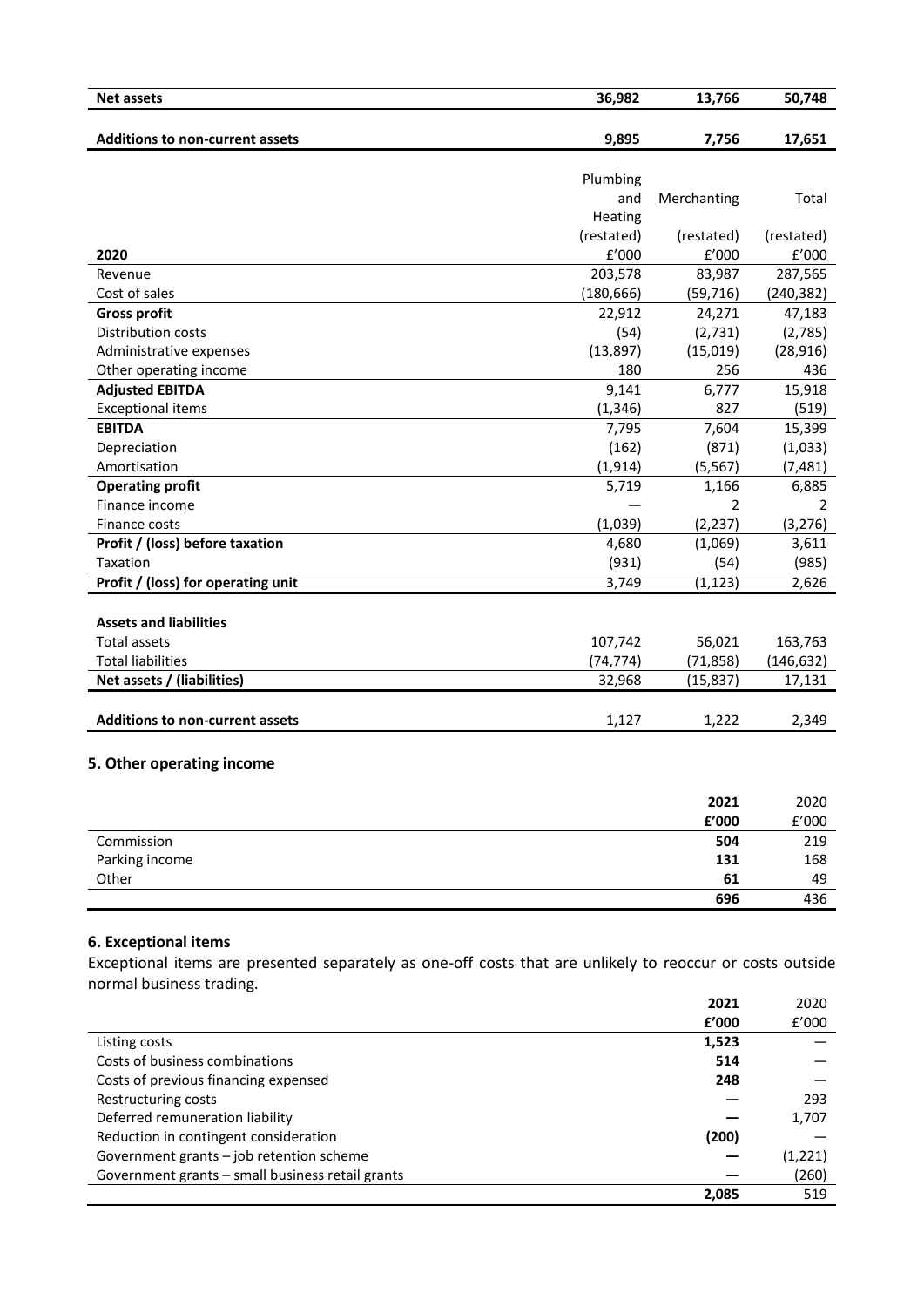### *Year ended 31 December 2021*

On 20 July 2021, the Group listed on the Alternative Investment Market (AIM). The costs associated with the listing have been expensed and amounted to £1,523,000. Associated with the listing, the Group underwent a refinancing. The costs of the previous financing were being expensed over the term of the loans. As these were no longer required, the costs associated with the previous financing arrangements, which amounted to £248,000, were written off to the income statement with the refinancing.

Transaction costs relating to business combinations amounting to £514,000 were expensed in the year.

A £200,000 contingent consideration assumed on the acquisition of Kings Langley Building Supplies Limited was not payable and therefore released to the income statement in the year.

### *Year ended 31 December 2020*

As a result of the coronavirus epidemic the Group underwent a restructuring programme which resulted in costs of £293,000.

APP Wholesale Limited, a subsidiary undertaking, introduced a management incentive plan for key employees as a result of the sale of the entire capital to Lords Group Trading plc in December 2019. As the conditions of the management incentive plan were not met by the employees until 2020, the cost was recognised in the year ended 31 December 2020.

The Group received government grants under the job retention scheme and small business retail grants of £1,221,000 and £260,000 respectively.

### **7. Expenses by nature**

Operating profit is stated after charging / (crediting):

|                                                   |         | 2020       |
|---------------------------------------------------|---------|------------|
|                                                   | 2021    | (restated) |
|                                                   | f'000   | f'000      |
| Depreciation of property, plant and equipment     | 1.340   | 1,033      |
| Amortisation of intangible assets                 | 2,087   | 1,841      |
| Amortisation of right-of-use assets               | 5,934   | 5,640      |
| Inventories recognised as an expense              | 300,569 | 240,382    |
| Short-term and low-value lease payments           | 148     | 168        |
| Foreign exchange gains                            | (14)    |            |
| Share-based payments                              | 96      |            |
| Defined contribution costs                        | 424     | 366        |
| Release of impairment of inventories              | (142)   | (2, 137)   |
| Loss on disposal of property, plant and equipment |         |            |
| Defined contribution pension plan                 | 424     | 336        |

### **8. Finance income**

| £'000                     | 2021 | 2020<br>£'000 |
|---------------------------|------|---------------|
| Other interest receivable |      |               |
|                           |      |               |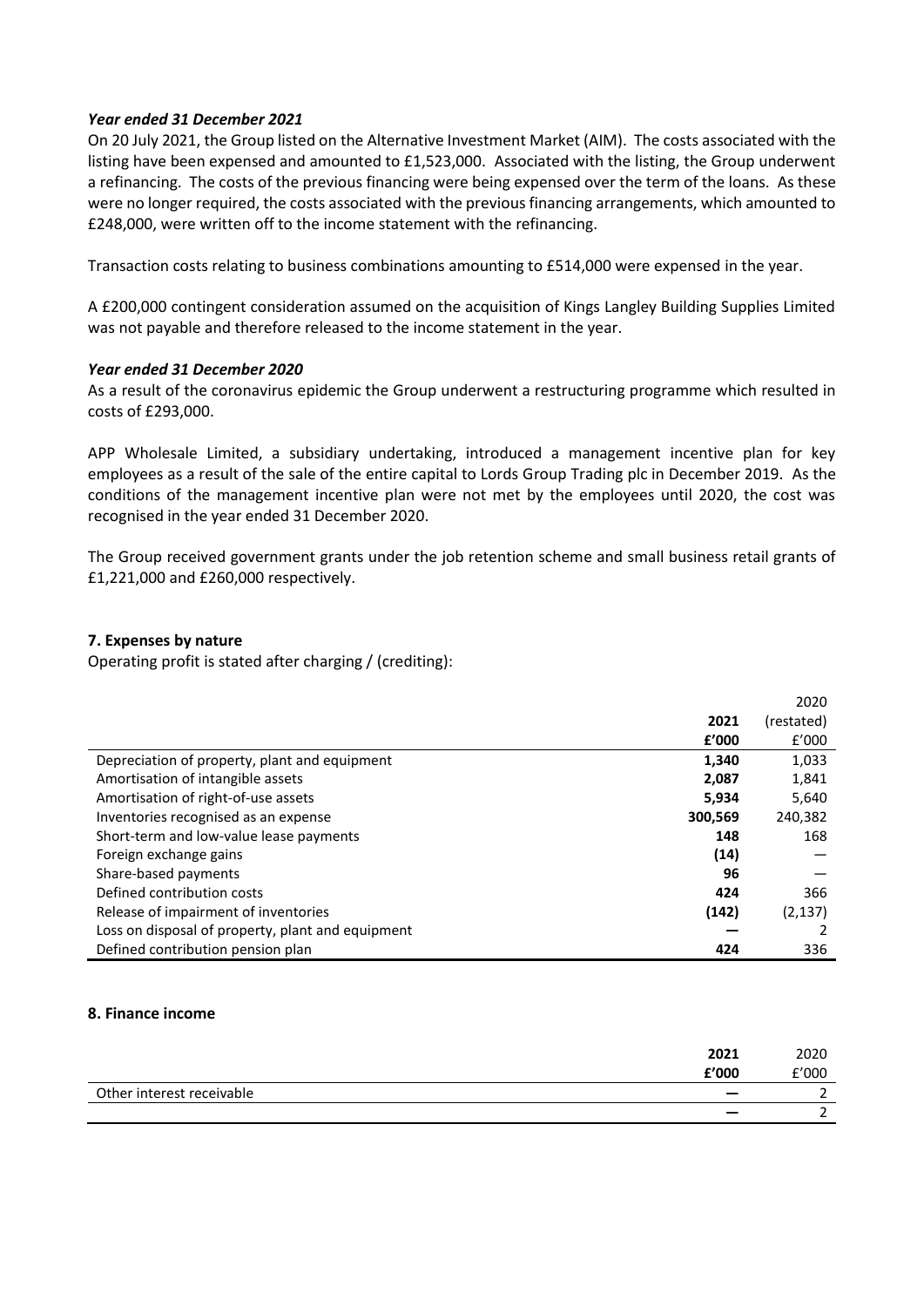### **9. Finance expense**

|                                |       | 2020       |
|--------------------------------|-------|------------|
|                                | 2021  | (restated) |
|                                | f'000 | f'000      |
| Bank loans and overdrafts      | 529   | 1,003      |
| Invoice discounting facilities | 376   | 388        |
| Lease liabilities              | 1,836 | 1,885      |
|                                | 2,741 | 3,276      |

## **10. Taxation**

|                                                |       | 2020       |
|------------------------------------------------|-------|------------|
|                                                | 2021  | (restated) |
|                                                | £'000 | f'000      |
| <b>Corporation tax</b>                         |       |            |
| Current tax on profit for the year             | 2,344 | 1,521      |
| Adjustments in respect of previous periods     | 366   | (307)      |
|                                                | 2,710 | 1,214      |
|                                                |       |            |
| Deferred tax                                   |       |            |
| Origination and reversal of timing differences | (198) | (376)      |
| Adjustments in respect of previous periods     | (707) | 161        |
| Effect of changes in tax rates                 | 572   | (14)       |
|                                                |       |            |
|                                                | (333) | (229)      |

# *Factors affecting tax charge for the year*

The tax assessed for the year is higher than (2020: higher than) the standard rate of corporation tax in the UK of 19% (2020: 19%). The difference is explained below:

|                                                                                    |       | 2020       |
|------------------------------------------------------------------------------------|-------|------------|
|                                                                                    | 2021  | (restated) |
|                                                                                    | £'000 | f'000      |
| Profit before taxation                                                             | 8,021 | 3,611      |
|                                                                                    |       |            |
| Profit multiplied by standard rate of corporation tax in the UK of 19% (2020: 19%) | 1,524 | 686        |
| Expenses not deductible                                                            | 753   | 429        |
| Adjustments in respect of previous periods                                         | (341) | (146)      |
| Changes in tax rates                                                               | 572   | (14)       |
| Share-based payments                                                               | (147) |            |
| Deferred tax not recognised                                                        | 16    | 30         |
| Total tax charge for the year                                                      | 2,377 | 985        |

# *Factors that may affect future tax charges*

In March 2021, the Chancellor announced that the tax rate would increase to 25% with effect from 1 April 2023 and the law has been substantively enacted as at the year end. Deferred taxes at the balance sheet date have been measured using these enacted tax rates and reflected in these financial statements.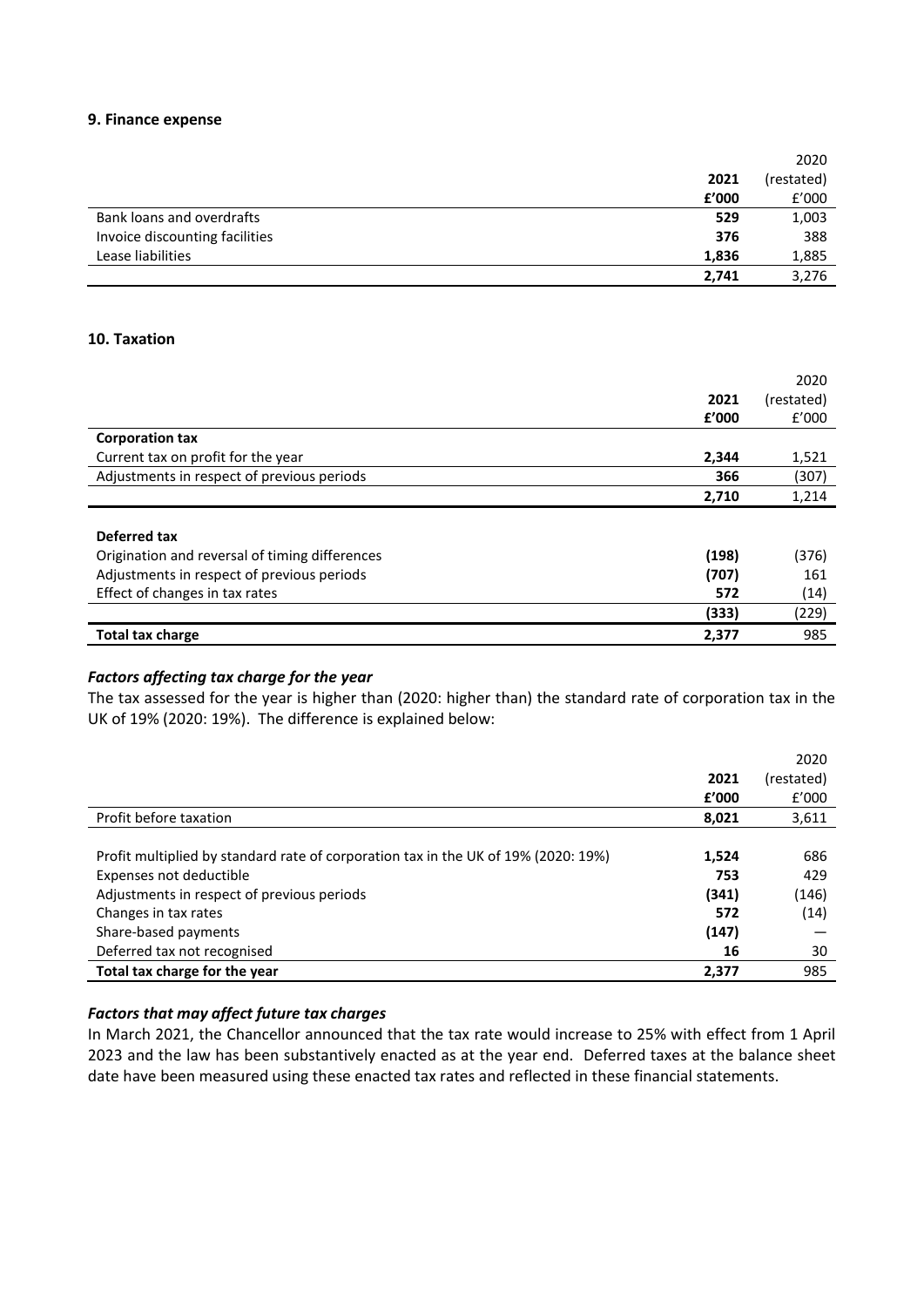### **11. Earnings per share**

|                                                                   | 2021        | 2020        |
|-------------------------------------------------------------------|-------------|-------------|
| Basic earnings per share                                          |             |             |
| Earnings from continuing activities (pence)                       | 3.73        | 1.94        |
| Diluted earnings per share                                        |             |             |
| Earnings from continuing activities (pence)                       | 3.40        | 1.77        |
|                                                                   |             |             |
| Weighted average shares for basic earnings per share              | 140,354,443 | 125,925,000 |
| Number of dilutive share options                                  | 13,647,753  | 12,179,402  |
| Weighted average number of shares for dilutive earnings per share | 154,002,196 | 138,104,402 |
|                                                                   |             |             |
| Earnings attributable to the equity holders of the parent (£'000) | 5,231       | 2,441       |

Both the basic and diluted earnings per share have been calculated using the earnings attributable to shareholders of the parent company, Lords Group Trading plc, of £5,231,000 (2020: earnings of £2,441,000) as the numerator, meaning no adjustment to profit was necessary in either year. The comparative earnings per share calculation has used the shares at the time of listing on 20 July 2021 as the denominator.

The Group has also presented adjusted earnings per share. Adjusted earnings per share have been calculated using earnings attributable to shareholders of the parent company, Lords Group Trading PLC, adjusted for the after-tax effect of exceptional items (see note 6), share based payments and amortisation of intangible assets as the numerator. The denominator is the shares in issue at the end of the year for 2021 and at the time of listing for 2020.

|                                                           | 2021        | 2020        |
|-----------------------------------------------------------|-------------|-------------|
|                                                           | f'000       | f'000       |
| Earnings attributable to the equity holders of the parent | 5,231       | 2,441       |
| <b>Exceptional items</b>                                  | 2,085       | 519         |
| Share-based payments                                      | 96          |             |
| Amortisation of intangible assets                         | 2,087       | 1,841       |
| Less tax impact of adjustments                            | (811)       | (448)       |
| Adjusted earnings                                         | 8,688       | 4,353       |
|                                                           |             |             |
| Closing shares at the end of the year                     | 158,524,872 | 125,925,000 |
| Closing number of dilutive share options                  | 13,647,753  | 12,179,402  |
|                                                           |             |             |
|                                                           | 2021        | 2020        |
| Adjusted basic earnings per share                         |             |             |
| Earnings from continuing activities (pence)               | 5.48        | 3.46        |
| Adjusted diluted earnings per share                       |             |             |
| Earnings from continuing activities (pence)               | 5.05        | 3.15        |

# **12. Leases and right-of-use assets**

# *Nature of leasing activities*

The Group leases a number of assets with all lease payments fixed over the lease term. The Group has property leases, plant and machinery and motor vehicles in the scope of IFRS 16, including retail branches, warehouses, lorries and other vehicles.

|                         |            | 2020       |
|-------------------------|------------|------------|
|                         | 2021       | 'restated, |
| Number of active leases | 916<br>ZIU | 200        |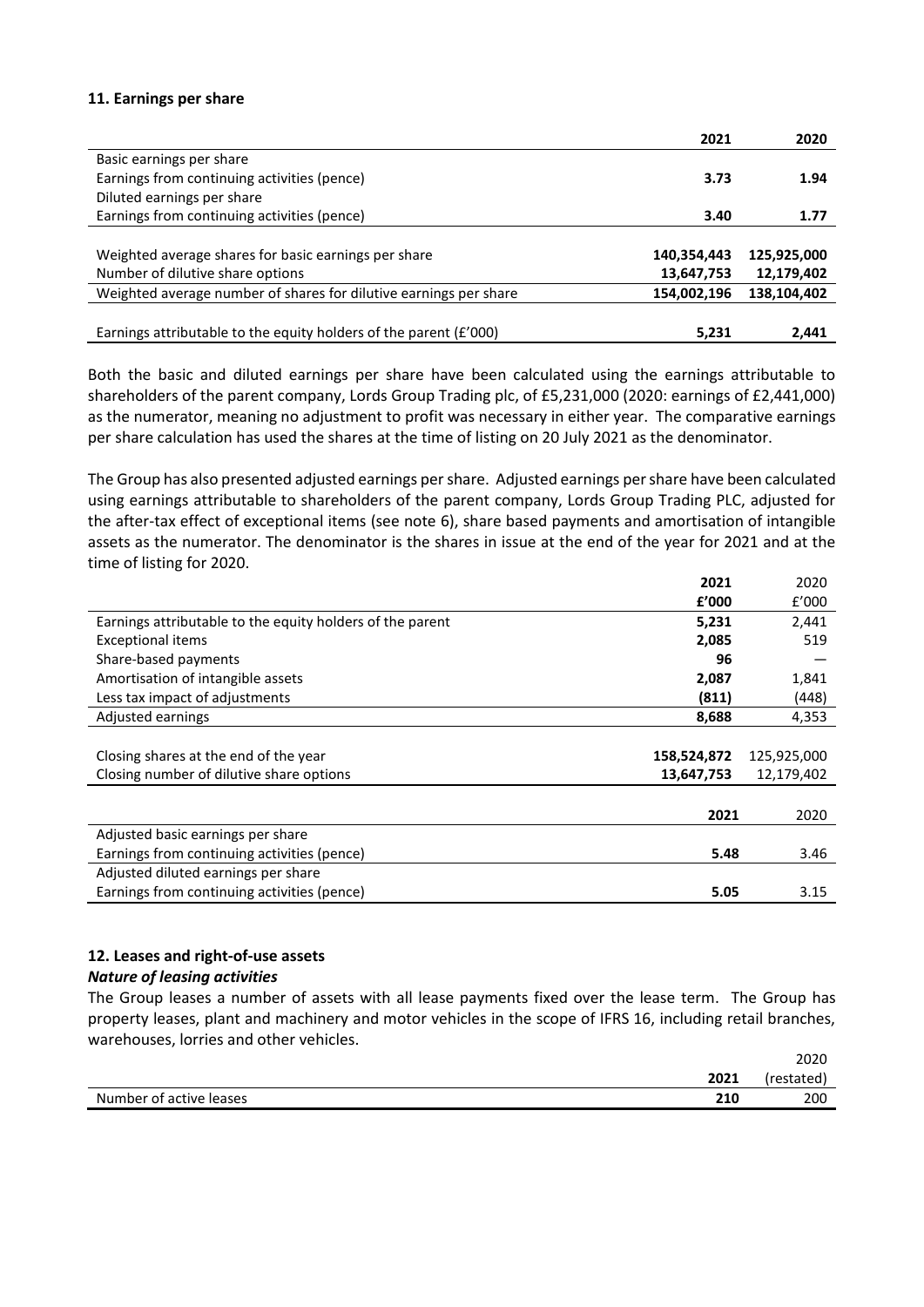# *Description of payments*

|                                      |       | 2020       |
|--------------------------------------|-------|------------|
|                                      | 2021  | (restated) |
|                                      | £'000 | f'000      |
| Principal lease payments             | 6,750 | 6,565      |
| Interest payments on leases          | 1,836 | 1,885      |
| Short-term and low-value lease costs | 148   | 168        |
|                                      | 8.734 | 8,618      |

Short-term and low-value lease costs relates to individual vans which are rented on a monthly basis by subsidiaries of the Group.

# *Right-of-use assets*

|                                         | Leasehold | Plant and | Motor    |           |
|-----------------------------------------|-----------|-----------|----------|-----------|
|                                         | property  | machinery | vehicles | Total     |
|                                         | f'000     | f'000     | f'000    | f'000     |
| At 31 December 2019 (restated)          |           |           |          |           |
| Cost                                    | 32,832    | 5,149     | 4,252    | 42,233    |
| Accumulated amortisation and impairment | (4, 153)  | (1,095)   | (1, 147) | (6, 395)  |
| <b>Net book amount</b>                  | 28,679    | 4,054     | 3,105    | 35,838    |
|                                         |           |           |          |           |
| Year ended 31 December 2020 (restated)  |           |           |          |           |
| Opening net book value                  | 28,679    | 4,054     | 3,105    | 35,838    |
| <b>Additions</b>                        | 363       | 684       | 860      | 1,907     |
| Disposals                               |           |           | (18)     | (18)      |
| Amortisation charge                     | (3, 196)  | (902)     | (1, 542) | (5,640)   |
| Closing net book value                  | 25,846    | 3,836     | 2,405    | 32,087    |
| At 31 December 2020 (restated)          |           |           |          |           |
| Cost                                    | 33,195    | 5,833     | 5,094    | 44,122    |
| Accumulated amortisation and impairment | (7, 349)  | (1,997)   | (2,689)  | (12, 035) |
| Net book value                          | 25,846    | 3,836     | 2,405    | 32,087    |
|                                         |           |           |          |           |
| Year ended 31 December 2021             |           |           |          |           |
| Opening net book value                  | 25,846    | 3,836     | 2,405    | 32,087    |
| Additions                               | 906       | 61        | 2,618    | 3,585     |
| Acquired through business combinations  | 2,080     | 52        | 359      | 2,491     |
| Lease modifications                     | 1,039     | 9         | (3)      | 1,045     |
| <b>Disposals</b>                        | (3)       |           |          | (3)       |
| Amortisation charge                     | (3, 352)  | (928)     | (1,654)  | (5,934)   |
| <b>Closing net book value</b>           | 26,516    | 3,030     | 3,725    | 33,271    |
| At 31 December 2021                     |           |           |          |           |
| Cost                                    | 37,217    | 5,955     | 8,068    | 51,240    |
| Accumulated amortisation and impairment | (10,701)  | (2,925)   | (4,343)  | (17, 969) |
| Net book value                          | 26,516    | 3,030     | 3,725    | 33,271    |

# *Lease liabilities*

|                                     | Leasehold | Plant and | Motor    |          |
|-------------------------------------|-----------|-----------|----------|----------|
|                                     | property  | machinery | vehicles | Total    |
|                                     | f'000     | f'000     | f'000    | f'000    |
| At 1 January 2020 (restated)        | 30.274    | 4.203     | 2.912    | 37,389   |
| Additions                           | 364       | 682       | 798      | 1,844    |
| Interest expenses                   | 1,516     | 222       | 147      | 1,885    |
| Lease payments (including interest) | (3,678)   | (1,211)   | (1,676)  | (6, 565) |
| At 31 December 2020 (restated)      | 28.476    | 3,896     | 2,181    | 34,553   |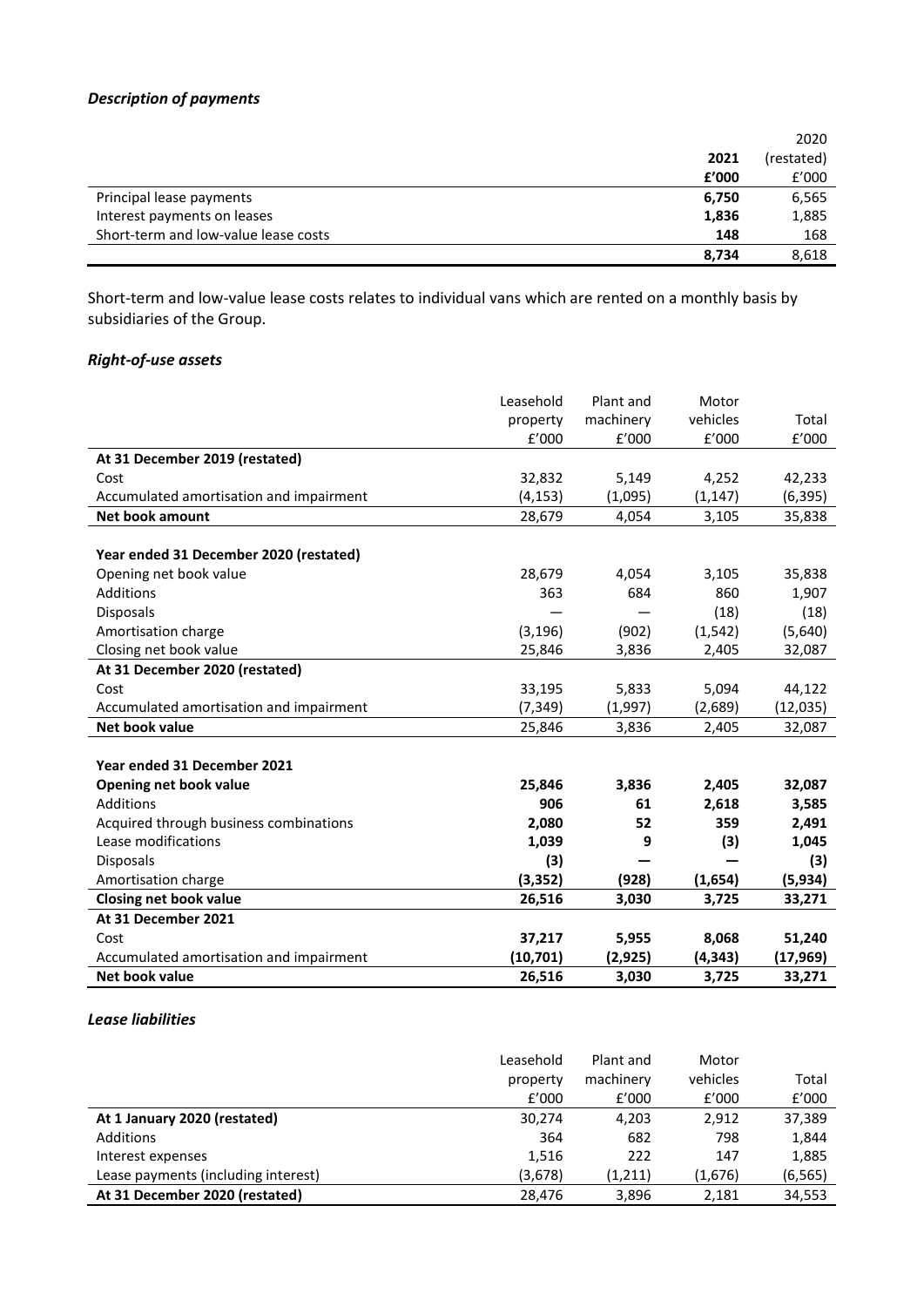| At 1 January 2021                      | 28.476  | 3,896   | 2,181   | 34,553   |
|----------------------------------------|---------|---------|---------|----------|
| Additions                              | 841     | 63      | 2,619   | 3,523    |
| Acquired through business combinations | 2,080   | 52      | 359     | 2,491    |
| <b>Disposals</b>                       | (71)    |         |         | (71)     |
| Lease modifications                    | 1,048   |         | (5)     | 1,050    |
| Interest expenses                      | 1,480   | 203     | 153     | 1,836    |
| Lease payments (including interest)    | (3,789) | (1,242) | (1,719) | (6, 750) |
| At 31 December 2021                    | 30,065  | 2,979   | 3,588   | 36,632   |

# *Reconciliation of minimum lease payments and present value*

|                                               |           | 2020       |
|-----------------------------------------------|-----------|------------|
|                                               | 2021      | (restated) |
|                                               | f'000     | f'000      |
| Within one year                               | 6,200     | 6,140      |
| Later than one year and less than five years  | 19,236    | 16,895     |
| Later than five years and less than ten years | 11,534    | 8,493      |
| Later than ten years and less than 15 years   | 8,550     | 7,489      |
| After 15 years                                | 2,272     | 2,016      |
| Total including interest cash flows           | 47,792    | 41,033     |
| Less interest cash flows                      | (11, 160) | (6,480)    |
| <b>Total principal cash flows</b>             | 36,632    | 34,553     |

# *Reconciliation of current and non-current lease liabilities*

|             |        | 2020       |
|-------------|--------|------------|
|             | 2021   | (restated) |
|             | £'000  | £'000      |
| Current     | 5,114  | 4,180      |
| Non-current | 31,518 | 30,373     |
| Total       | 36,632 | 34,553     |

# **13. Trade and other receivables**

|                                     |        | 2020       |
|-------------------------------------|--------|------------|
|                                     | 2021   | (restated) |
|                                     | £'000  | f'000      |
| Amounts falling due after one year  |        |            |
| Other receivables                   | 304    | 78         |
|                                     | 304    | 78         |
| Amounts falling due within one year |        |            |
| Trade receivables                   | 50,930 | 46,962     |
| Related parties                     |        | 44         |
| Taxation and social security        |        | 560        |
| Other receivables                   | 5,333  | 3,264      |
| Prepayments                         | 1,481  | 1,803      |
|                                     | 57,744 | 52,633     |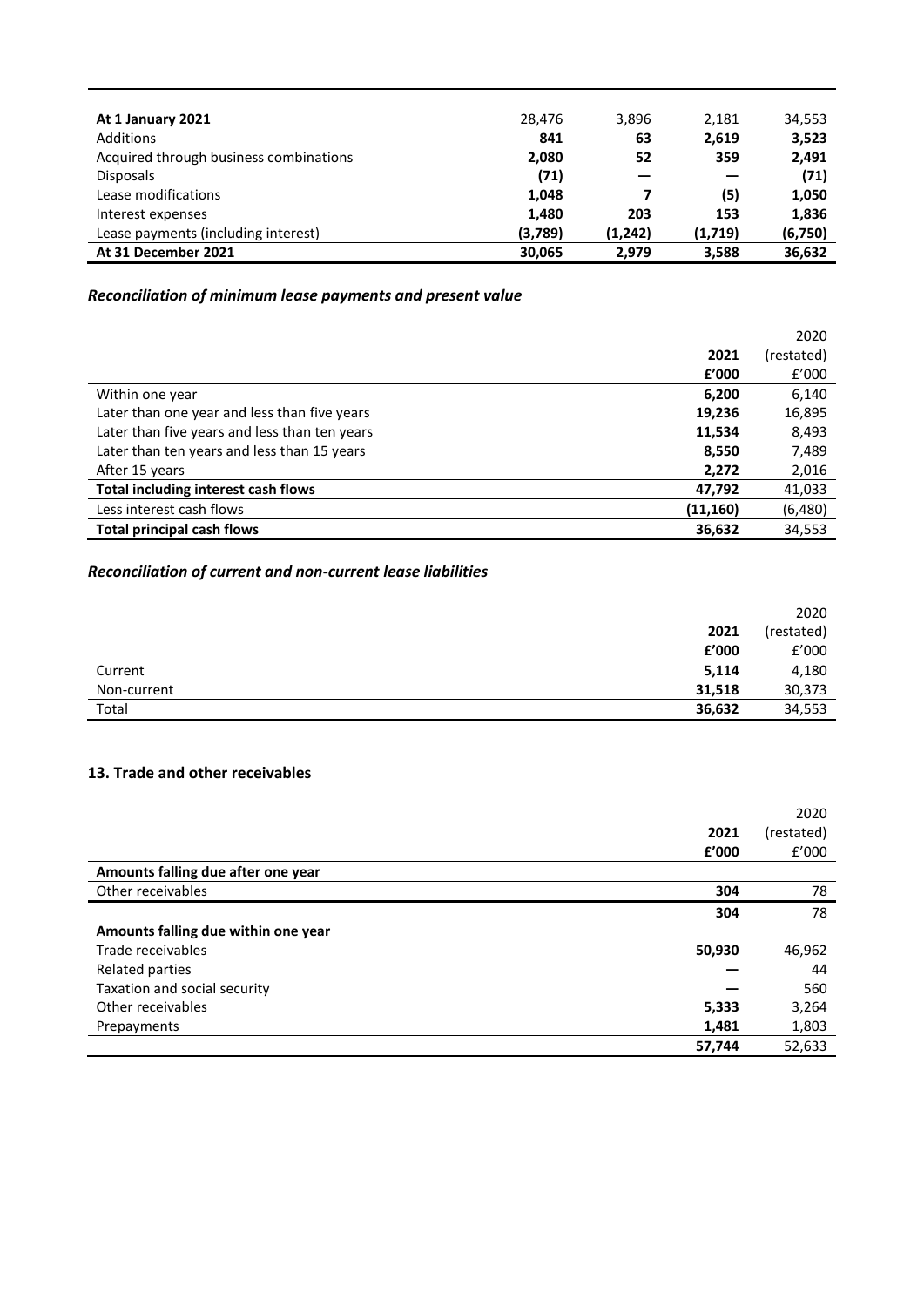### **14. Trade and other payables**

|                                           |        | 2020       |
|-------------------------------------------|--------|------------|
|                                           | 2021   | (restated) |
|                                           | £'000  | f'000      |
| Amounts falling due within one year       |        |            |
| Trade payables                            | 57,991 | 59,228     |
| Other taxation and social security        | 4,113  | 1,682      |
| Other payables                            | 1,931  | 2,385      |
| Accruals                                  | 6,424  | 2,379      |
|                                           | 70,459 | 65,674     |
|                                           |        |            |
|                                           | 2021   | 2020       |
|                                           | £'000  | f'000      |
| Amounts falling due in more than one year |        |            |
| Other payables                            | 3,621  | 2,840      |
|                                           | 3,621  | 2,840      |

Other payables comprise of deferred consideration relating to various acquisitions. Deferred consideration due after one year is discounted using discount rates which reflect the relevant costs of financing when material.

The directors consider that the carrying value of trade and other payables approximates to their fair value.

# **15. Borrowings**

|                              | 2021<br>£'000 | 2020<br>f'000 |
|------------------------------|---------------|---------------|
| Current                      |               |               |
| <b>Bank loans</b>            |               | 2,388         |
| Other loans                  | 2,783         | 18,350        |
| Total current borrowings     | 2,783         | 20,738        |
| Non-current                  |               |               |
| <b>Bank loans</b>            | 2,125         | 18,522        |
| Total non-current borrowings | 2,125         | 18,522        |
| <b>Total borrowings</b>      | 4,908         | 39,260        |

A maturity analysis of the Group's borrowings is shown below.

|                                              | 2021  | 2020   |
|----------------------------------------------|-------|--------|
|                                              | f'000 | f'000  |
| Less than one year                           | 2,783 | 20,738 |
| Later than one year and less than five years | 2.125 | 18,522 |
| Total borrowings                             | 4.908 | 39,260 |

Total transaction costs were £225,000 at the date of issue and unamortised transaction costs of £187,000 (2020: £280,000) have been offset against the bank loans.

Unrestricted access was available at the reporting date to the following lines of credit:

| 2021                                |   | 2020   |
|-------------------------------------|---|--------|
| f'000<br><b>Total facilities</b>    |   | f'000  |
| Revolving credit facility<br>30,000 |   | 12,500 |
| Term loans                          |   | 6,250  |
| <b>CBILS</b>                        | – | 15,000 |
| Invoice drawdown facility<br>10,000 |   | 40,000 |
| 40.000                              |   | 73,750 |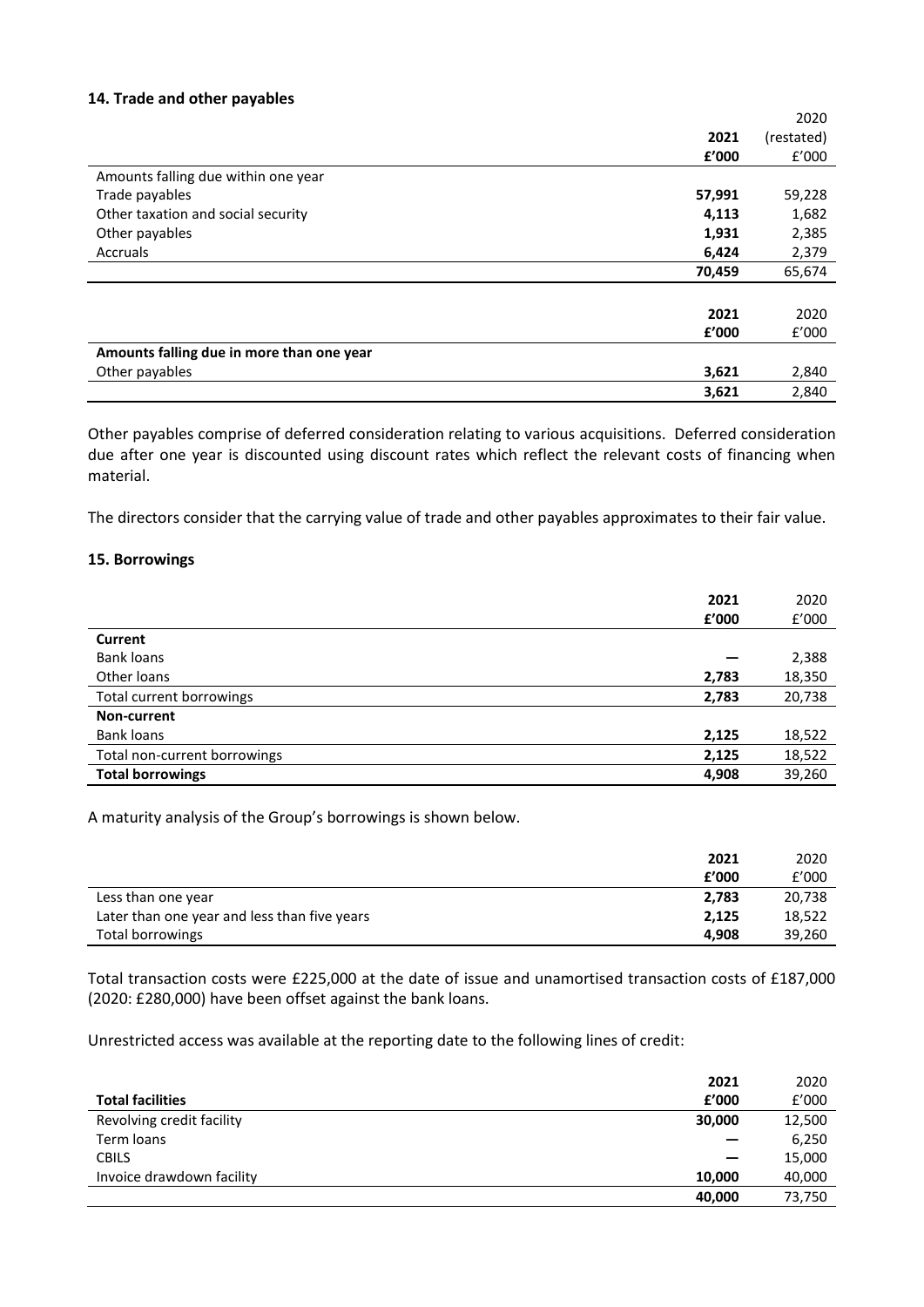| <b>Used at 31 December</b>   |        |        |
|------------------------------|--------|--------|
| Revolving credit facility    | 2,312  | 5,910  |
| Term loans                   |        |        |
| <b>CBILS</b>                 |        | 15,000 |
| Invoice drawdown facility    | 2,783  | 18,349 |
|                              | 5,095  | 39,259 |
| <b>Unused at 31 December</b> |        |        |
| Revolving credit facility    | 27,688 | 6,590  |
| Term loans                   |        | 6,250  |
| <b>CBILS</b>                 |        |        |
| Invoice drawdown facility    | 7,217  | 21,651 |
|                              | 34,905 | 34,491 |

On 20 July 2021, the CBILS, revolving credit facility, term loans and invoice financing that existed at 31 December 2020 were repaid with the funds raised in the restructuring and replaced with the following financing arrangements from HSBC UK Bank plc:

- an invoice financing facility available for three years of £10 million attracting an interest rate of SONIA + 1.80%; and
- a revolving credit facility of £30 million repayable after three years and attracting a base interest rate of SONIA + 2.25% with fixed tiers up to 3.00% based on leverage. The non-utilisation commitment fee is 40% of lender margin.

The loans are secured by fixed and floating charges over the land, tangible assets, insurances and shares in subsidiary undertakings.

# **16. Reconciliation of liabilities arising from financial activities**

|                               | <b>Current liability</b> |           | Non-current liability |           | Total             |           |
|-------------------------------|--------------------------|-----------|-----------------------|-----------|-------------------|-----------|
|                               | <b>Borrowings</b>        | Lease     | <b>Borrowings</b>     | Lease     | <b>Borrowings</b> | Lease     |
|                               |                          | liability |                       | liability |                   | liability |
|                               | f'000                    | f'000     | f'000                 | f'000     | f'000             | f'000     |
| At 1 January 2020 (restated)  | 21,782                   | 4,339     | 11,016                | 33,050    | 32,798            | 37,389    |
| Proceeds from borrowings      | (1,044)                  |           | 7,506                 |           | 6,462             |           |
| Principle lease payments      |                          | (4,021)   |                       |           |                   | (4,021)   |
| New leases                    |                          | 163       |                       | 744       |                   | 907       |
| Modifications / remeasurement |                          |           |                       |           |                   |           |
| and transfers from current to |                          |           |                       |           |                   |           |
| non-current                   |                          | 3,699     |                       | (3, 421)  |                   | 278       |
|                               |                          |           |                       |           |                   |           |
| At 31 December 2020           | 20,738                   | 4,180     | 18,522                | 30,373    | 39,260            | 34,553    |
| (restated)                    |                          |           |                       |           |                   |           |
|                               |                          |           |                       |           |                   |           |
| At 1 January 2021 (restated)  | 20,738                   | 4,180     | 18,522                | 30,373    | 39,260            | 34,553    |
| Acquired through business     |                          |           |                       |           |                   |           |
| combinations                  | 821                      | 596       |                       | 1,894     | 821               | 2,490     |
| Proceeds from borrowings      | 1,962                    |           | 2,125                 |           | 4,087             |           |
| Repayment of borrowings       | (20, 738)                |           | (18, 522)             |           | (39, 260)         |           |
| Principle lease payments      |                          | (4, 359)  |                       |           |                   | (4,359)   |
| New leases                    |                          | 450       |                       | 3,002     |                   | 3,452     |
| Modifications / remeasurement |                          |           |                       |           |                   |           |
| and transfers from current to |                          |           |                       |           |                   |           |
| non-current                   |                          | 4,247     |                       | (3,751)   |                   | 496       |
|                               |                          |           |                       |           |                   |           |
| At 31 December 2021           | 2,783                    | 5,114     | 2,125                 | 31,518    | 4,908             | 36,632    |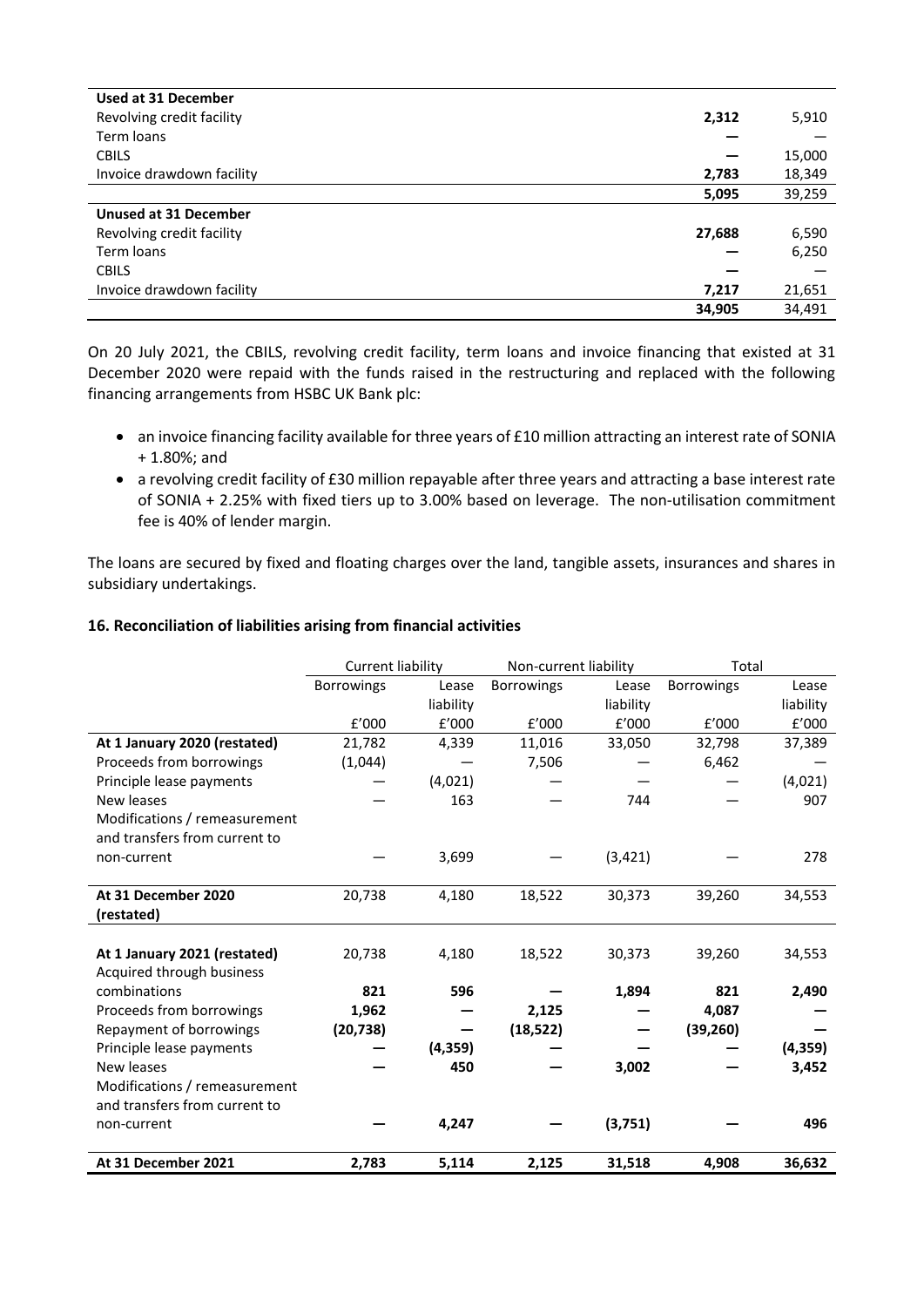# **17. Contingent liabilities**

The contingent liabilities detailed below are those which could potentially have a material impact, although their inclusion does not constitute any admission of wrongdoing or legal liability. The outcome and timing of these matters is inherently uncertain. Based on the facts currently known, it is not possible as at 31 December 2021 to predict the outcome of any of these matters or reliably estimate any financial impact. As such, at the reporting date no provision has been made for any of these cases within the financial statements.

In May 2021, the Group Chief Financial Officer wrote to the HMRC Anti-Money Laundering division to bring to their attention that it had identified a historic breach of The Money Laundering, Terrorist Financing and Transfer of Funds (Information on the Payer) Regulations 2017 by A P P Wholesale Limited, a company that was acquired by Lords Group Trading plc in December 2019. The Group has identified a number of occasions where cash banked in a single transaction was in excess of €10,000 or where smaller sums of cash were banked which could be regarded as linked transactions in breach of the regulations. The breaches occurred over a ten-year period from August 2010, cumulatively amounting to up to nearly £3,000,000. The Board is unable to predict the outcome of this reporting to HMRC and therefore the level of any potential fines. Our legal advice is that penalties for breaches of the regulations varies between nominal fines to fines which can equate to the full amount of the cash sum received in contravention of the regulations, depending on the level of culpability. The Board is confident that any potential fine levied would be covered by the warranties contained in the sale and purchase agreement for A P P Wholesale Limited.

The Group has since conducted training for certain staff members within A P P Wholesale Limited and has updated and implemented improved systems and controls which were overseen by the Board and supported by professional advisers. The Board is confident that the situation has been remedied and the risks in the business are now being appropriately managed. We continue to engage and fully co-operate with our regulators in relation to these matters. At this stage it is not practicable to identify the likely outcome or estimate the potential financial impact with any certainty.

There has been no correspondence with HMRC since the Group wrote to them in May 2021.

# **18. Post-balance sheet events**

# *Advance Roofing Supplies Limited*

On 5 January 2022, the Group acquired Advance Roofing Supplies Limited ('Advance Roofing Supplies'), a supplier of roofing materials, for a consideration of £3.74 million, of which £3.49 million has been paid on completion and the balance of £0.25 million is payable twelve months after completion. As at completion, Advance Roofing Supplies had excess cash of £0.74 million.

Established in 1994, Advance Roofing Supplies specialises in pitched and flat roofing sales to customers locally and nationally. Advance Roofing Supplies operated from two locations, Aylesbury in Buckinghamshire and Long Marston in Hertfordshire. The acquisition of Advance Roofing Supplies will offer attractive synergies with the Group's Merchanting segment, increasing product range, and expanding the Group's customer base, particularly in the South East of England.

For the year ended 31 March 2021, Advance Roofing Supplies generated EBITDA of £0.6 million on revenues of £6.8 million.

As the acquisition of Advance Roofing Supplies Limited only completed on 5 January 2022, the initial accounting for the acquisition was incomplete at the time these accounts were authorised for issue. On this basis, no assessment has yet been performed to determine the fair value of assets and liabilities and the fair value of the consideration. The Group intends to disclose the required information within its interim accounts for the period ended 30 June 2022.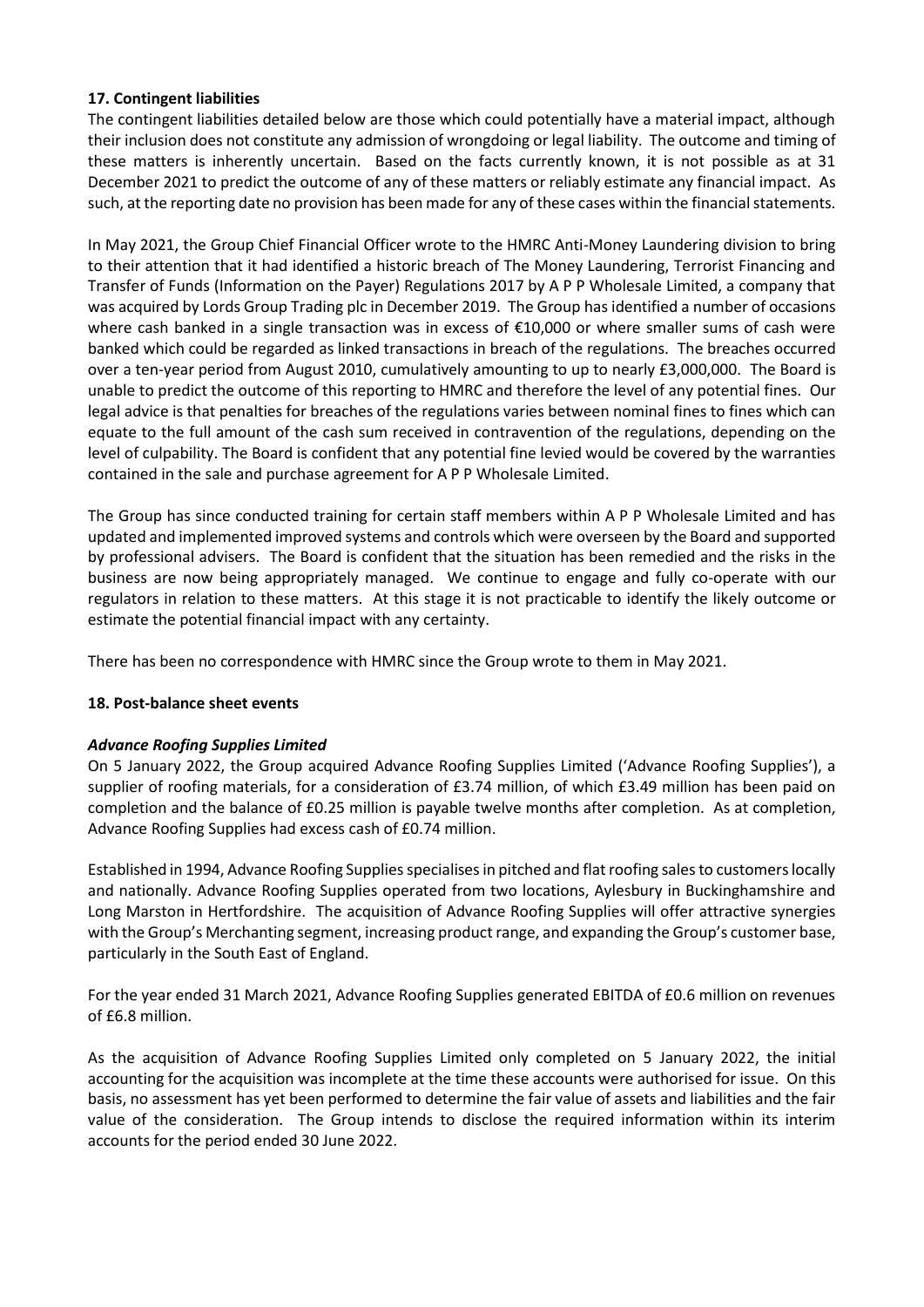# *Banking facilities*

The Group amended its banking facilities on 28 February 2022 and increased its invoice drawdown facility to £20.0 million and its revolving loan facility to £50.0 million. This represents an overall increase in facilities of £30.0 million over those available at 31 December 2021. The facilities are available to the Group until 21 July 2024.

# *A.W. Lumb*

On 28 February 2022, the Group acquired A.W. Lumb through the acquisition of the entire issued share capital of AWLC Limited ('AWLC') for a total consideration of £23.1 million (the 'Acquisition'). The Acquisition is in line with Lords' stated strategy at the time of IPO in July 2021. The Acquisition is to be immediately earnings accretive.

Total Acquisition consideration of £23.1 million, payable in cash, consists of £19.5 million due on completion and deferred consideration of £3.6 million payable in equal annual instalments over the next five years. Consideration is to be funded from Lords' existing cash resources and debt facilities.

The Acquisition provides the Group with an extension of its product offering and geographical reach into the North of England. Both key senior management from A.W. Lumb and its 77 employees will be joining the Group, ensuring continuity of local knowledge and customer relationships, as well as continuing the family values core to Lords' success.

Established in 1964 and family owned until a management buyout in 2017, A.W. Lumb is a leading independent builders merchant operating in the North of England from depots in Dewsbury and Tamworth. A.W. Lumb has a general merchanting service, with offerings in building materials, garden landscaping, timber & joinery, and roofing products. The business also provides a specialist offering in drylining and insulation to housebuilders. A.W. Lumb's customers include several well-known housebuilders, civil engineering contractors, local authorities, plasterers and smaller developers.

In the year to 30 June 2021, AWLC generated revenues of £43.3 million, EBITDA of £3.9 million and a profit before tax of £3.8 million.

As at 30 June 2021, AWCL had pro forma net assets of £10.1 million, £1.9 million of pro forma net cash and freehold property with a market value of £4.6 million.

As the acquisition of A.W. Lumb only completed on 28 February 2022, the initial accounting for the acquisition was incomplete at the time these accounts were authorised for issue. On this basis, no assessment has yet been performed to determine the fair value of assets and liabilities and the fair value of the consideration. The Group intends to disclose the required information within its interim accounts for the period ended 30 June 2022.

# *DH&P Plumbing and Heating*

On 31 March 2022, the Group acquired a 90% interest in the leading plumbing and heating businesses, DH&P Trade Counters Holdings Limited and DH&P HRP Holdings Limited (together 'DH&P'), for a total consideration of £9.3 million.

The remaining 10% interest in DH&P's issued share capital will be retained equally by the business' current vendors, who will remain in their management roles with the business.

DH&P Trade Counters Holdings Limited is a leading plumbing and heating merchant, consisting of five branches located with a strong regional focus in Ipswich, Chelmsford, Southend, Benfleet and Colchester. The business further extends the Group's existing plumbing and heating network of nine branches represented under the Mr Central Heating brand.